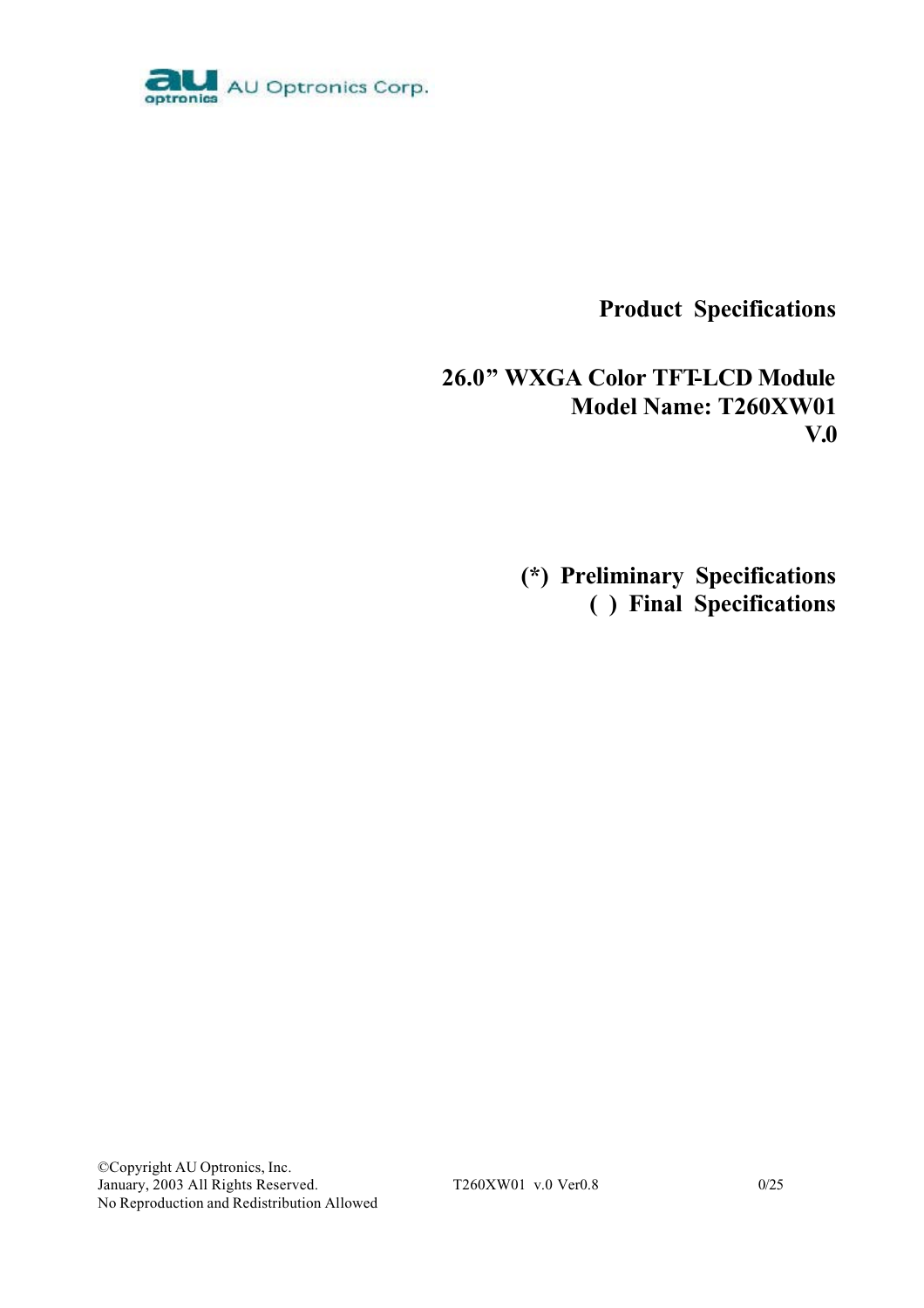

# **Contents**

| <b>No</b>        | <b>ITEM</b>                        |
|------------------|------------------------------------|
|                  | COVER                              |
|                  | <b>CONTENTS</b>                    |
|                  | RECORD OF REVISIONS                |
| $\mathbf{1}$     | <b>GENERAL DESCRIPTION</b>         |
| $\overline{2}$   | ABSOLUTE MAXIMUM RATINGS           |
| $\mathbf{3}$     | ELECTRICAL SPECIFICATIONS          |
| $3 - 1$          | ELECTRICAL CHARACTREISTICS         |
| $3 - 2$          | <b>INTERFACE CONNECTIONS</b>       |
| $3 - 3$          | <b>INPUT TIMING SPECIFICATIONS</b> |
| $3 - 4$          | SIGNAL TIMING WAVEFORMS            |
| $3-5$            | COLOR INPUT DATA REFERNECE         |
| $3-6$            | POWER SEQUENCE                     |
| 4                | OPTICAL SFECIFICATIONS             |
| $\overline{5}$   | MECHANICAL CHARACTERISTICS         |
| 6                | <b>RELIABLITY</b>                  |
| 7                | INTERNATIONAL STANDARDS            |
| $7 - 1$          | <b>SAFETY</b>                      |
| $7 - 2$          | <b>EMC</b>                         |
| 8                | Packing                            |
| $\boldsymbol{9}$ | <b>PRECAUTIONS</b>                 |
|                  |                                    |
|                  |                                    |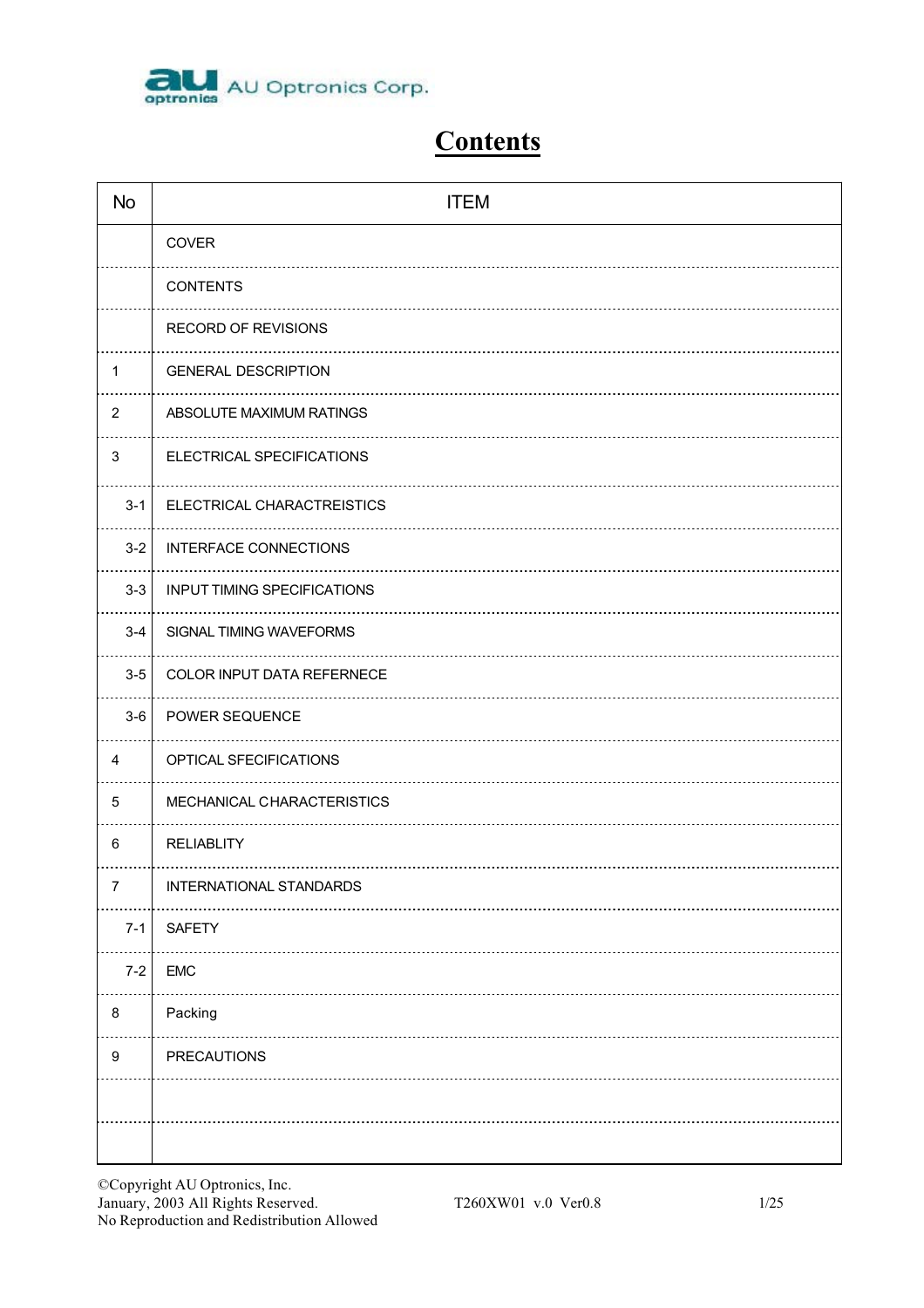

## **Record of Revision**

| <b>Version</b> | Date          | $\mathbf{N}\mathbf{0}$ | <b>Description</b>                                                       | Remark |
|----------------|---------------|------------------------|--------------------------------------------------------------------------|--------|
| 0.1            | Mar. 10,'03   |                        | First Draft (Preliminary)                                                |        |
| 0.2            | Apr. 15,'03   |                        | Spec. Format                                                             | Change |
|                |               | $3 - 5$                | Color Input Data Reference- 1 Channel LVDS                               | Update |
|                |               | 4                      | Surface Luminance: 500(min); 600 (typ.)                                  | Update |
|                |               |                        | Optical Specification (Figure 2 Luminance)-change to 5 point             | Change |
| 0.3            | May 15, '03 1 |                        | Outline Dimension                                                        | Change |
|                |               | $2 - 2$                | Electrical Absolute Ratings                                              | Delete |
|                |               | $3 - 1$                | Electrical Specification                                                 | Change |
|                |               | $3 - 2$                | Backlight Connector PIN Configuration                                    | Update |
|                |               | 5                      | Mechanical Characteristics                                               | Change |
| 0.4            | Jun. 10, 03   | $3 - 2$                | Interface Connection (Pin No.17, 18)                                     | Modify |
|                |               | $3 - 2$                | LVDS Order                                                               | Added  |
| 0.5            | Jul. 15,'03   | $3 - 2$                | LVDS Order                                                               | Modify |
|                |               | 5                      | Mechanical -Drawing                                                      | Modify |
|                |               | 8                      | Packing                                                                  | Update |
| 0.6            | Jul. 28,'03   | $3 - 1$                | Electrical Characteristics                                               | Change |
|                |               | $3 - 2$                | Interface Connections-LVDS Transmitter                                   | Change |
|                |               |                        | LVDS Order                                                               | Modify |
|                |               | $3 - 3$                | Input Timing Specification                                               | Change |
|                |               | $3-4$                  | Signal Timing Waveforms                                                  | Change |
|                |               | $\overline{4}$         | Optical Specification                                                    | Update |
|                |               | 5                      | Mechanical Characteristics-Weight (4000g, typ.)                          | Update |
|                |               |                        | Drawing                                                                  |        |
|                |               | 6                      | Reliability                                                              | Change |
| $0.7\,$        | Sep. 29,'03   | $3 - 3$                | Input Timing Specification & Clock Frequency, Horizontal,, Vertical(max) | Update |
|                |               | 5                      | Note                                                                     | Update |
| $0.8\,$        | Oct. 1, '03   | $3 - 1$                | Note 1                                                                   | Delete |
|                |               | $3-6$                  | Power Sequence                                                           | Update |
|                |               | $\overline{4}$         | Response Time (Gray to Gray)                                             | Update |
|                |               |                        |                                                                          |        |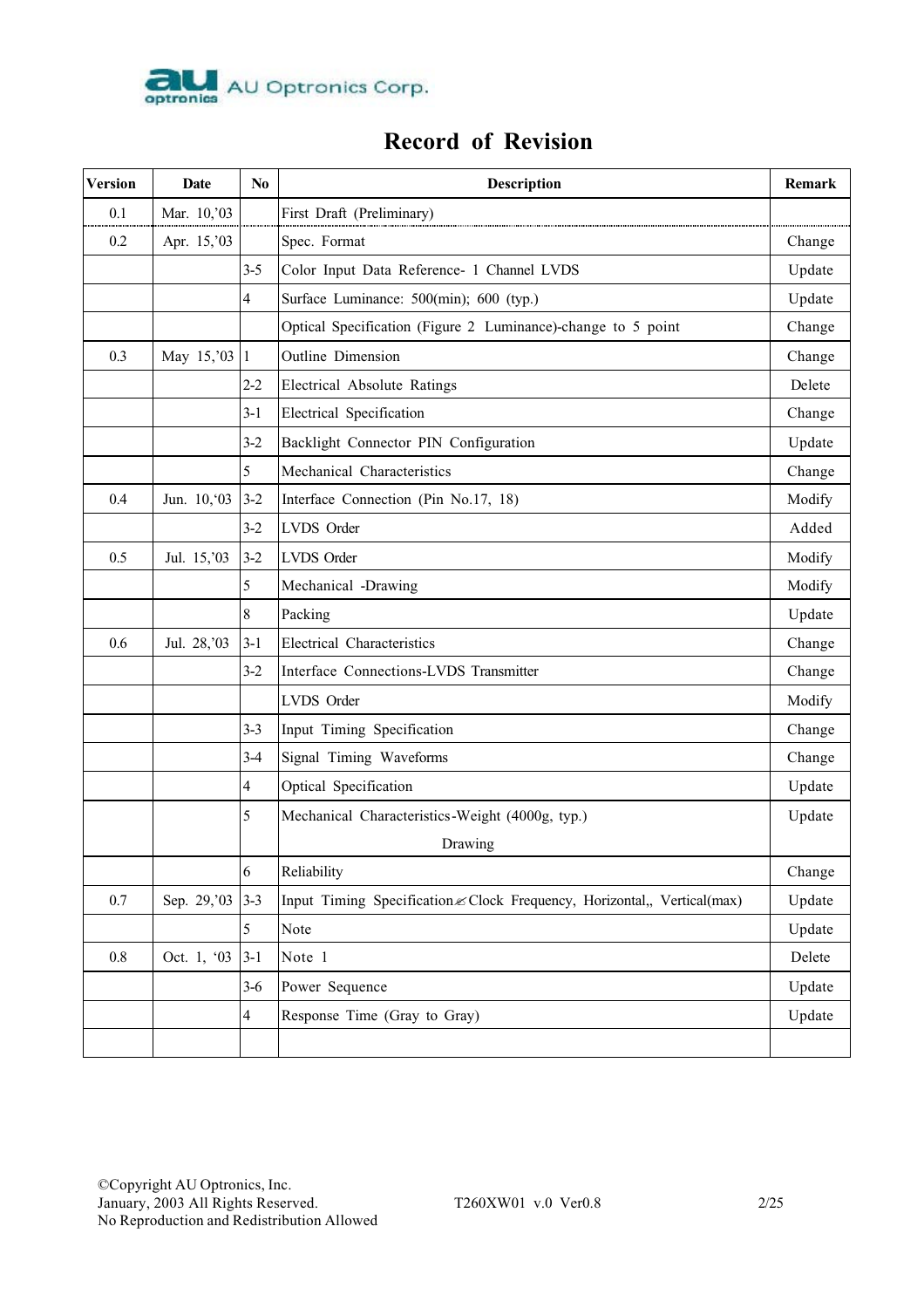

## **1. General Description**

This specification applies to the 26.0 inch Color TFT-LCD Module T260XW01. This LCD module has a TFT active matrix type liquid crystal panel 1280x768 pixels, and diagonal size of 26.0 inch. This module supports 1280x768 XGA-WIDE mode (Non-interlace). Each pixel is divided into Red, Green and Blue sub-pixels or dots which are arranged in vertical stripes. Gray scale or the brightness of the sub-pixel color is determined with a 8-bit gray scale signal for each dot.

The T260XW01 has been designed to apply the 8-bit 1 channel LVDS interface method. It is intended to support displays where high brightness, wide viewing angle, high color saturation, and high color depth are very important.

## **\* General Information**

| <b>Items</b>              | <b>Specification</b>              | Unit          | <b>Note</b>   |
|---------------------------|-----------------------------------|---------------|---------------|
| <b>Active Screen Size</b> | 26 inches                         |               |               |
| Display Area              | 566.40 (H) x 339.84(V)            | mm            |               |
| <b>Outline Dimension</b>  | $620.8(H)$ x 389.00(V) x 37.00(D) | mm            | With inverter |
| <b>Driver Element</b>     | a-Si TFT active matrix            |               |               |
| <b>Display Colors</b>     | 16.7M                             | <b>Colors</b> |               |
| Number of Pixels          | 1280 x 768                        | Pixel         |               |
| <b>Pixel Arrangement</b>  | <b>RGB</b> vertical stripe        |               |               |
| <b>Pixel Pitch</b>        | $0.1475 \times 0.4425 \times RGB$ | mm            |               |
| <b>Surface Treatment</b>  | <b>Hard-Coating, LR</b>           |               |               |

©Copyright AU Optronics, Inc. January, 2003 All Rights Reserved. T260XW01 v.0 Ver0.8 3/25 No Reproduction and Redistribution Allowed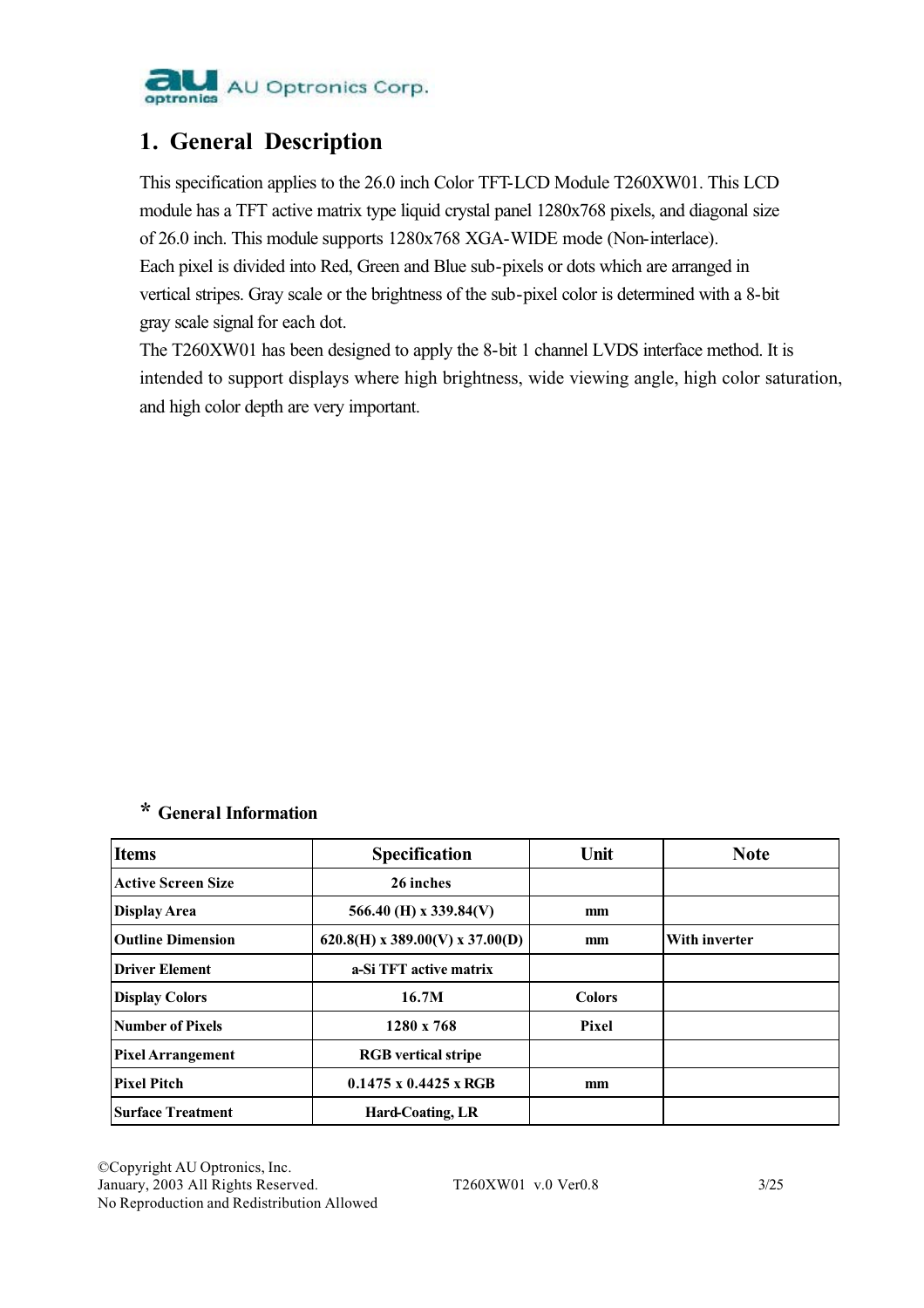

## **2. Absolute Maximum Ratings**

The following are maximum values which, if exceeded, may cause faulty operation or damage to the unit.

| <b>Parameter</b>                  | <b>Symbol</b> | Min.   | Max. | Unit         | <b>Note</b>             |
|-----------------------------------|---------------|--------|------|--------------|-------------------------|
| <b>Power Input Voltage</b>        | Vcc           | $-0.3$ | 5.5  | $V_{\rm dc}$ | At $25 \pm 6$ $\degree$ |
| <b>Operating Temperature</b>      | $\bf{T_{OP}}$ | 00     | 50   |              |                         |
| <b>Storage Temperature</b>        | $H_{ST}$      | $-20$  | 60   |              |                         |
| <b>Operating Ambient Humidity</b> | $H_{OP}$      | 10     | 90   | %RH          |                         |
| <b>Storage Humidity</b>           | $_{\rm HST}$  | 10     | 90   | %RH          |                         |

Note: 1. Temperature and relative humidity range are shown in the figure below. Wet bulb temperature should be 39℃

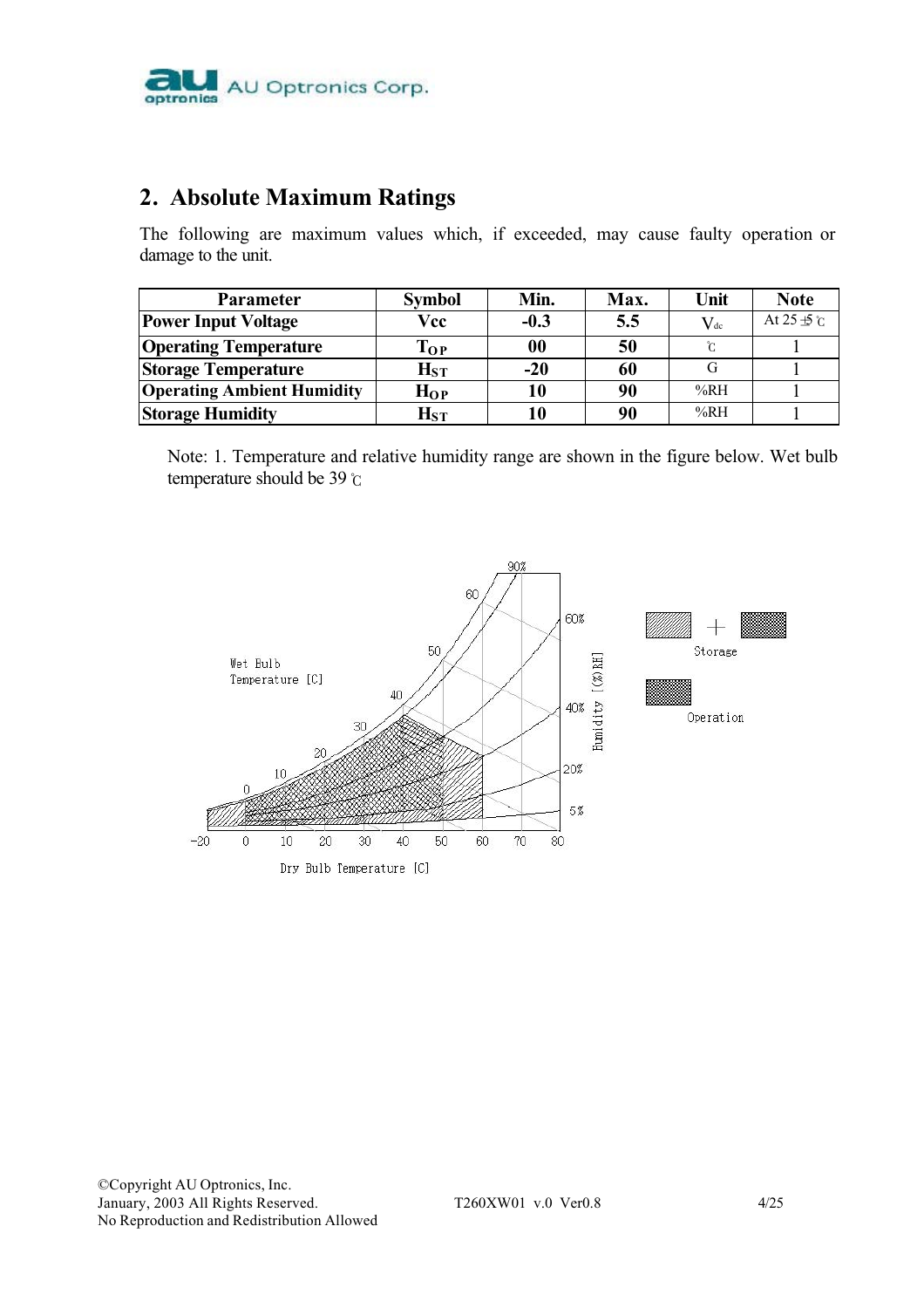

## **3. Electrical Specification**

## **3-1 Electrical Characteristics**

The T260XW01 requires two power inputs. One is employed to power the LCD electronics and to drive the TFT array and liquid crystal. The second input which powers the CCFL, is typically generated by an inverter.

| <b>Parameter</b>                   | <b>Symbol</b> |      | <b>Values</b> | Unit       | <b>Notes</b> |                                                                                                                                                                      |
|------------------------------------|---------------|------|---------------|------------|--------------|----------------------------------------------------------------------------------------------------------------------------------------------------------------------|
|                                    |               | Min  | <b>Typ</b>    | <b>Max</b> |              |                                                                                                                                                                      |
| LCD:                               |               |      |               |            |              |                                                                                                                                                                      |
| Power Supply Input Voltage         | <b>Vcc</b>    | 4.75 | 5.0           | 5.25       | Vdc          |                                                                                                                                                                      |
| Power Supply Input Current         | Icc           |      | 1.6           | 1.8        | A            |                                                                                                                                                                      |
| Power Consumption                  | $P_{\rm C}$   |      | 8.0           | 9.45       | Watt         |                                                                                                                                                                      |
| Inrush Current                     | $I_{RUSH}$    | -    |               | <b>TBD</b> | mApeak       |                                                                                                                                                                      |
| <b>Backlight Power Consumption</b> |               |      | 93.6          |            |              |                                                                                                                                                                      |
| Life Time                          |               |      | 50,000        |            |              | $\mathcal{D}_{\mathcal{L}}^{\mathcal{L}}(\mathcal{L}) = \mathcal{D}_{\mathcal{L}}^{\mathcal{L}}(\mathcal{L}) = \mathcal{D}_{\mathcal{L}}^{\mathcal{L}}(\mathcal{L})$ |

**Note:** The design of the inverter must have specifications for the lamp in LCD Assembly.

- The performance of the Lamp in LCM, for example life time or brightness, is extremely influenced by the characteristics of the DC-AC Inverter. So all the parameters of an inverter should be carefully designed so as not to produce too much leakage current from high-voltage output of the inverter. When you design or order the inverter, please make sure unwanted lighting caused by the mismatch of the lamp and the inverter (no lighting, flicker, etc) never occurs. When you confirm it, the LCD Assembly should be operated in the same condition as installed in your instrument.
- Note: Do not attach a conducting tape to lamp connecting wire. If the lamp wire attach to conducting tape, TFT-LCD Module have a low luminance and the inverter has abnormal action because leakage current occurs between lamp wire and conducting tape.
- Note: The relative humidity must not exceed 80% non-condensing at temperatures of 40℃ or less. At temperatures greater than 40 ℃, the wet bulb temperature must not exceed 39 ℃. When operate at low temperatures, the brightness of CCFL will drop and the life time of CCFL will be reduced.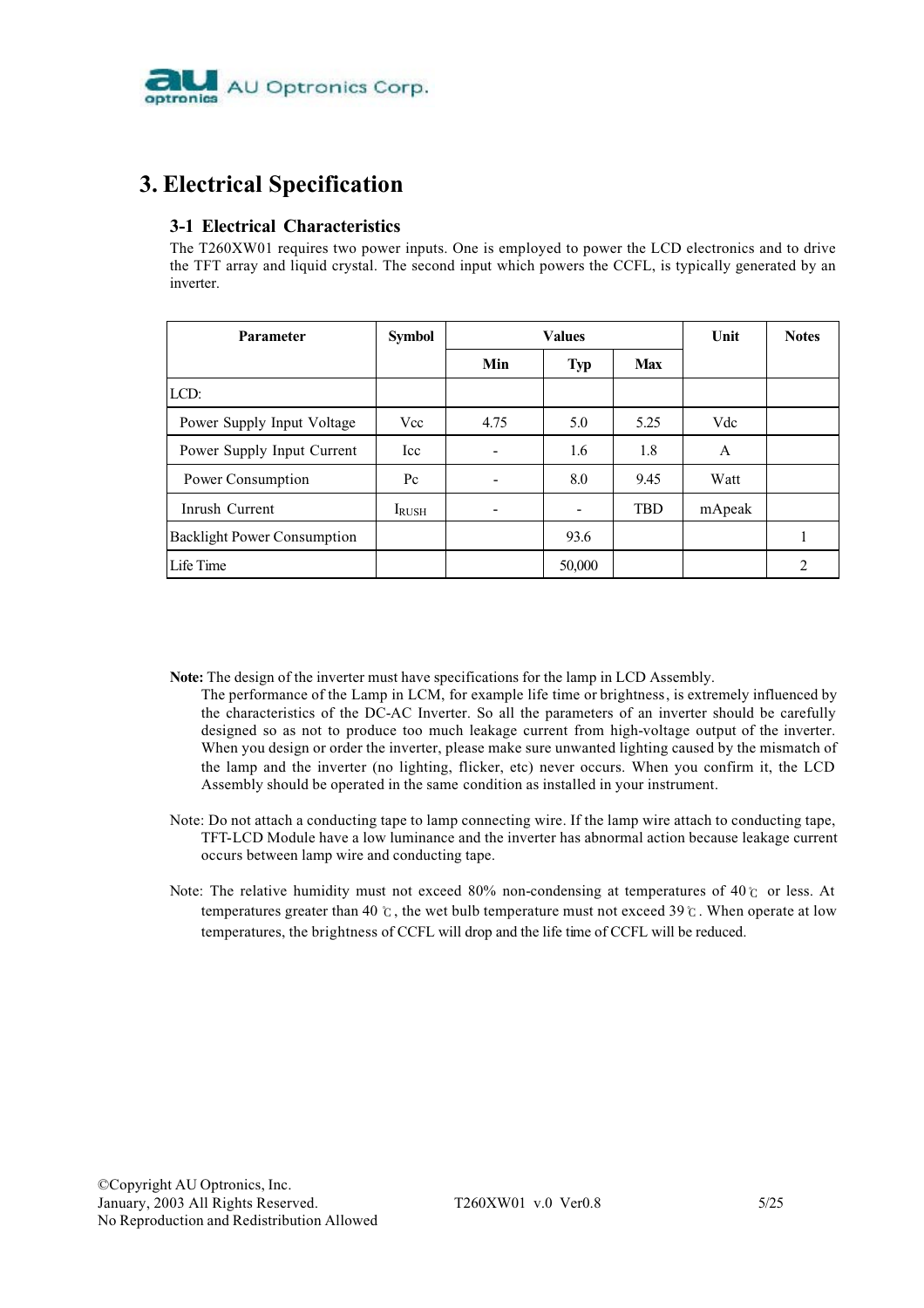

Note:

- 1. The lamp power consumption shown above does include loss of external inverter at 25℃. The used lamp current is the lamp typical current
- 2. The life is determined as the time at which luminance of the lamp is 50% compared to that of initial value at the typical lamp current on condition of continuous operating at 25 $\pm$ 2 ℃

Note: The output of the inverter must have symmetrical (negative and positive) voltage waveform and symmetrical current waveform (Asymmetry ratio is less than 10%). Please do not use the inverter which has asymmetrical voltage and asymmetrical current and spike wave.

Requirements for a system inverter design which is intended to have a better display performance, a better power efficiency and a more reliable lamp.

It shall help increase the lamp lifetime and reduce its leakage current.

- a. The asymmetry rate of the inverter current and voltage waveform should be 10% below;
- b. The distortion rate of the current and voltage waveform should be within  $\sqrt{2} \pm 0\%$ ;
- c. The ideal sine current and voltage waveform shall be symmetric in positive and negative polarities.

**Caution:** The above on/off sequence should be applied to avoid abnormal function in the display. In case of handling, make sure to turn off the power when you plug the cable into the input connector or pull the cable out of the connector.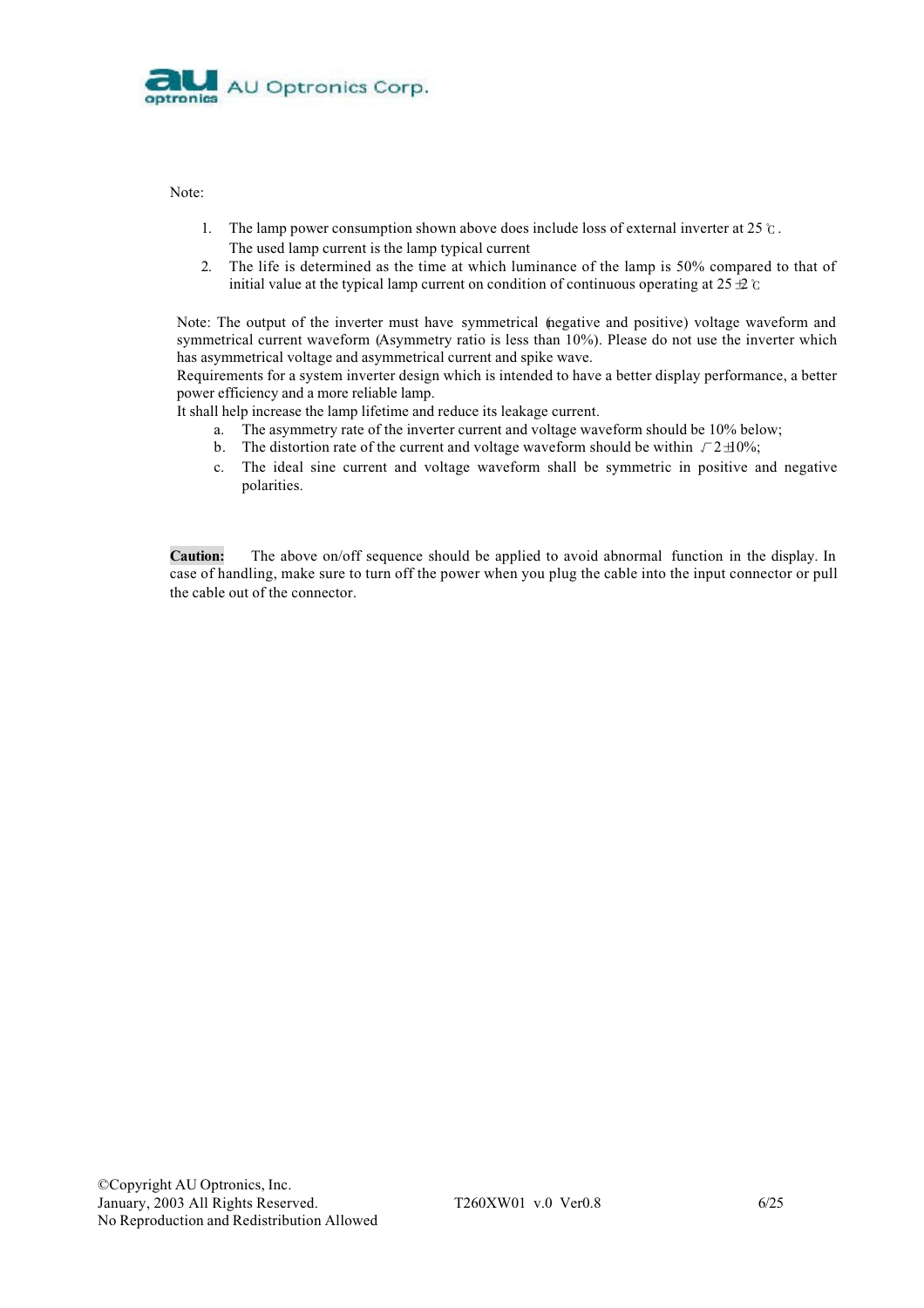

### **3-2 Interface Connections**

- **-** LCD Connector (CN1): DF19G-20P-1H (HRS) or equivalent
- **-** Mating Connector : DF19G-20S-1H (HRS) or equivalent
- **-** LVDS Transmitter: DS90C385 (N.S.) or THC63LVDM83A (THINE) or equivalent

| Pin No.        | <b>Symbol</b> | <b>Function</b>                | <b>Polarity</b> | <b>Output Pin #</b> |
|----------------|---------------|--------------------------------|-----------------|---------------------|
|                | Vcc           | Power Supply +5.0V             |                 |                     |
| $\overline{2}$ | Vcc           | Power Supply +5.0V             |                 |                     |
| 3              | GND           | Power Ground                   |                 |                     |
| 4              | <b>GND</b>    | Power Ground                   |                 |                     |
| 5              | $RX0-$        | LVDS Receiver Signal (-)       | Negative        |                     |
| 6              | $RX0+$        | LVDS Receiver Signal (+)       | Positive        |                     |
| 7              | <b>GND</b>    | Ground                         |                 |                     |
| 8              | $RX1 -$       | LVDS Receiver Signal (-)       | Negative        |                     |
| 9              | $RX1+$        | LVDS Receiver Signal (+)       | Positive        |                     |
| 10             | <b>GND</b>    | Ground                         |                 |                     |
| 11             | $RX2-$        | LVDS Receiver Signal (-)       | Negative        |                     |
| 12             | $RX2+$        | LVDS Receiver Signal (+)       | Positive        |                     |
| 13             | <b>GND</b>    | Ground                         |                 |                     |
| 14             | <b>RXCLK-</b> | LVDS Receiver Clock Signal (-) | Negative        |                     |
| 15             | RXCLK+        | LVDS Receiver Clock Signal (+) | Positive        |                     |
| 16             | <b>GND</b>    | Ground                         |                 |                     |
| 17             | $RX3-$        | LVDS Receiver Signal (-)       | Negative        |                     |
| 18             | $RX3+$        | LVDS Receiver Signal (+)       | Positive        |                     |
| 19             | <b>GND</b>    | Ground                         |                 |                     |
| 20             | NC            | Reserved                       |                 |                     |

Note: 1. All GND (ground) pins should be connected together and also be connected to the LCD's metal frame.

All Vcc (power input) pins should be connected together.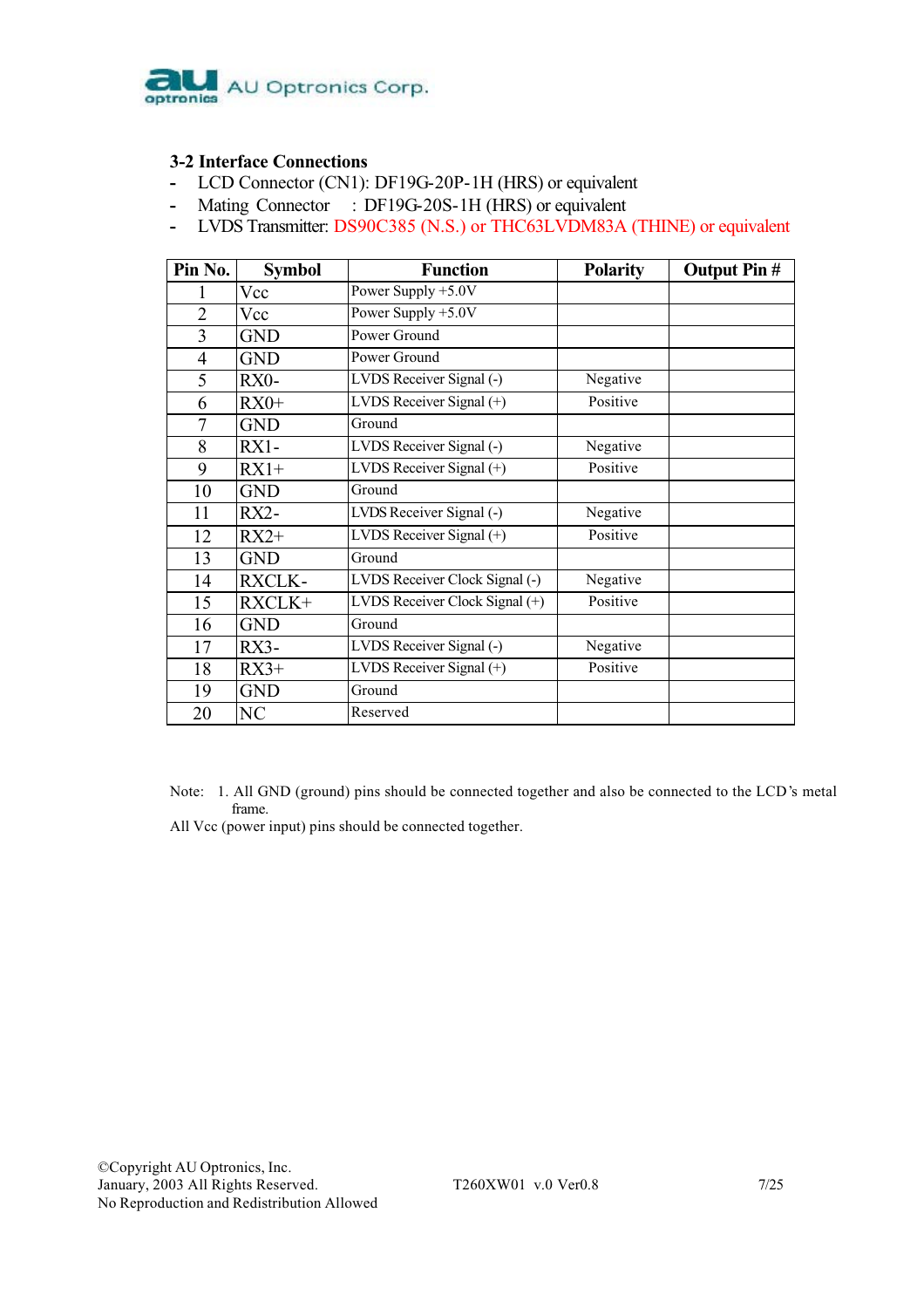

## $\mathbb{Z}$ **LVDS** Order

First data input is RxP1.41 . LVDS\_ORDER ="L" $\leftrightarrow$ 

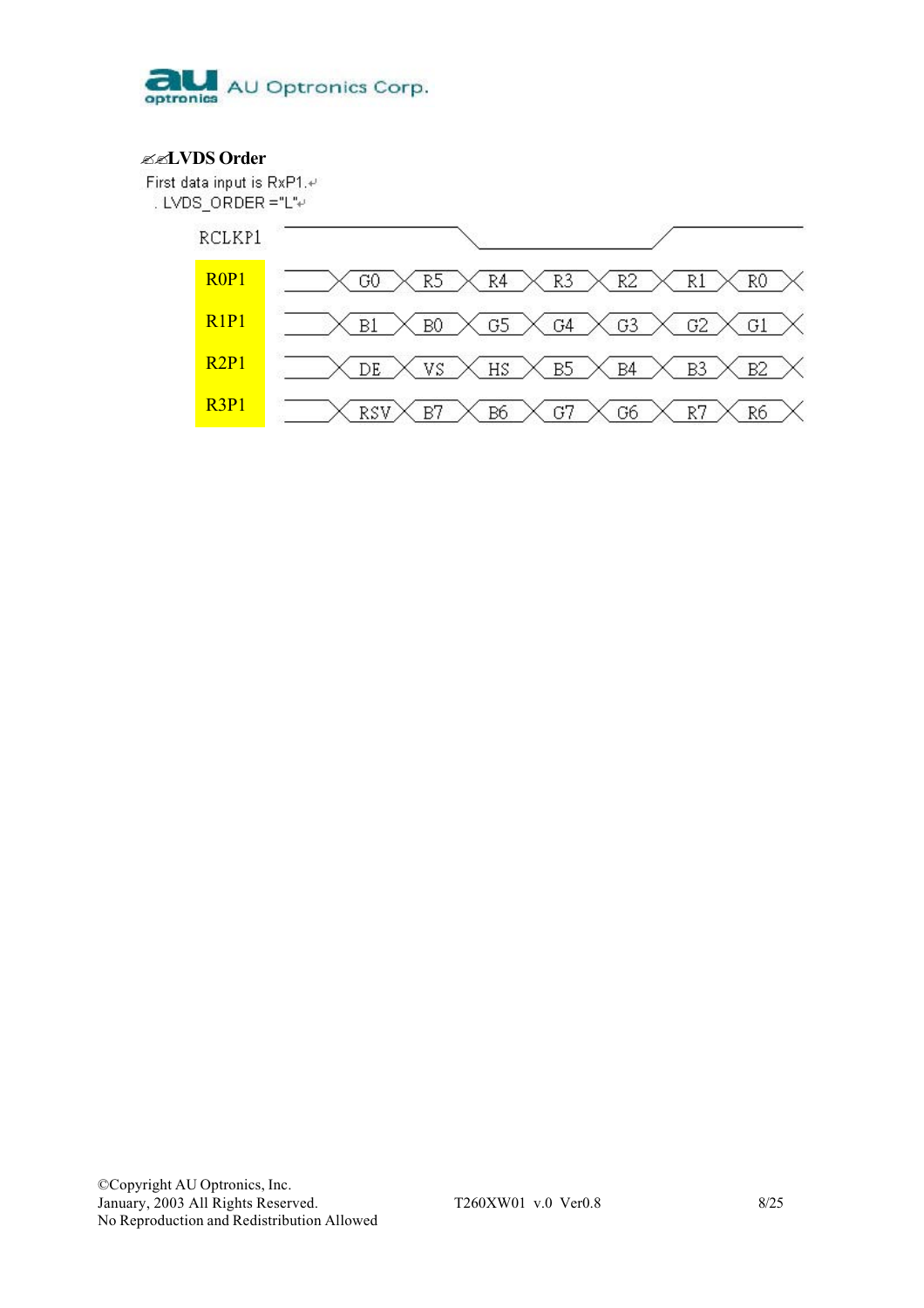

## ""**BACKLIGHT CONNECTOR PIN CONFIGURATION -**

## 1.**Electrical specification**

| No.            | <b>ITEM</b>           |                | <b>SYMBOL</b> | <b>TEST</b><br><b>CONDITION</b> | <b>TYP</b><br>MIN |                          | MAX                      | <b>UNIT</b>   | <b>MEASURING</b><br><b>CIRCUIT</b> |
|----------------|-----------------------|----------------|---------------|---------------------------------|-------------------|--------------------------|--------------------------|---------------|------------------------------------|
| 1              | Input voltage         |                | <b>VDDB</b>   |                                 | 22.8              | 24.0                     | 25.2                     | V             |                                    |
| $\overline{2}$ |                       |                | <b>IDDB</b>   | VDDB=24V,MAX                    |                   | 3900                     |                          | mA            |                                    |
|                | Input current         |                |               | VDDB=24V,MIN                    |                   | 30                       | $\overline{\phantom{0}}$ | $\frac{0}{0}$ |                                    |
| 3              | Oscillating frequency |                | F0            | VDDB=24V,MAX                    |                   | 62                       |                          | kHz           |                                    |
| $\overline{4}$ | PWM frequency         |                | <b>FBI</b>    | $VDDB=24V$                      |                   | 270                      | —                        | Hz            |                                    |
| 5              | ON/OFF                | 0 <sub>N</sub> | <b>BLON</b>   | $VDDB=24V$                      | 2.0               |                          | 5.0                      | V             | or OPEN                            |
|                | Control voltage       | <b>OFF</b>     | <b>BLON</b>   | $VDDB=24V$                      | $\overline{0}$    | $\overline{\phantom{0}}$ | 0.8                      | V             |                                    |
|                | Dimming               |                | <b>VDIM</b>   | $VDDB=24V$                      |                   | 1.0                      | $\hspace{0.05cm}$        | V             |                                    |
| 6              | Control voltage       | MIN            | <b>VDIM</b>   | $VDDB=24V$                      |                   | $\boldsymbol{0}$         |                          | V             |                                    |

 $(Ta=25\pm\text{°C})$ 

# 2.**Input specification**

| Pin ?          | Signal name | Feature    |
|----------------|-------------|------------|
|                | <b>VDDB</b> | $+24V$     |
| $\overline{2}$ | <b>VDDB</b> | $+24V$     |
| 3              | <b>VDDB</b> | $+24V$     |
| 4              | <b>VDDB</b> | $+24V$     |
| 5              | <b>VDDB</b> | $+24V$     |
| 6              | <b>GNDB</b> | <b>GND</b> |
| 7              | <b>GNDB</b> | <b>GND</b> |
| 8              | <b>GNDB</b> | <b>GND</b> |
| 9              | <b>GNDB</b> | <b>GND</b> |
| 10             | <b>GNDB</b> | <b>GND</b> |

### CN1: S10B-PH-SM3-TB(JST) CN2: S12B-PH-SM3-TB(JST)

| $Pin$ ?        | Signal name | Feature    | Pin ?          | Signal name | Feature              |                    |
|----------------|-------------|------------|----------------|-------------|----------------------|--------------------|
|                | <b>VDDB</b> | $+24V$     |                | <b>VDDB</b> | $+24V$               |                    |
| $\overline{2}$ | <b>VDDB</b> | $+24V$     | $\overline{2}$ | <b>VDDB</b> | $+24V$               |                    |
| 3              | <b>VDDB</b> | $+24V$     | 3              | <b>VDDB</b> | $+24V$               |                    |
| 4              | <b>VDDB</b> | $+24V$     | 4              | <b>VDDB</b> | $+24V$               |                    |
| 5              | <b>VDDB</b> | $+24V$     | 5              | <b>VDDB</b> | $+24V$               |                    |
| 6              | <b>GNDB</b> | <b>GND</b> | 6              | <b>GNDB</b> | <b>GND</b>           |                    |
| 7              | <b>GNDB</b> | <b>GND</b> | 7              | <b>GNDB</b> | <b>GND</b>           |                    |
| 8              | <b>GNDB</b> | <b>GND</b> | 8              | <b>GNDB</b> | <b>GND</b>           |                    |
| 9              | <b>GNDB</b> | <b>GND</b> | 9              | <b>GNDB</b> | <b>GND</b>           |                    |
| 10             | <b>GNDB</b> | <b>GND</b> | 10             | <b>GNDB</b> | <b>GND</b>           |                    |
|                |             |            | 12             | <b>VDIM</b> | Bright control       | $*1$               |
|                |             |            | 13             | <b>BLON</b> | <b>ON/OFF Signal</b> | $\divideontimes$ 2 |

※1: Connection of brightness control terminal

(1)Bright control by the variable resistor

|                | <b>VDIM-GND</b> short-circuit     | Min. brightness |
|----------------|-----------------------------------|-----------------|
|                | VDIM-GND $10k\Omega$              | Max. brightness |
| <b>OPEN</b>    |                                   | Max. brightness |
|                | (2) Bright control by the voltage |                 |
| 0V             | : Min. brightness                 |                 |
| 1V             | : Max. brightness                 |                 |
| OPEN           | : Max. brightness                 |                 |
| *2: BLON Logic |                                   |                 |
| H              | : Back Light ON                   |                 |
| L              | : Back Light OFF                  |                 |
| <b>OPEN</b>    | : Back Light ON                   |                 |

©Copyright AU Optronics, Inc. January, 2003 All Rights Reserved. T260XW01 v.0 Ver0.8 9/25 No Reproduction and Redistribution Allowed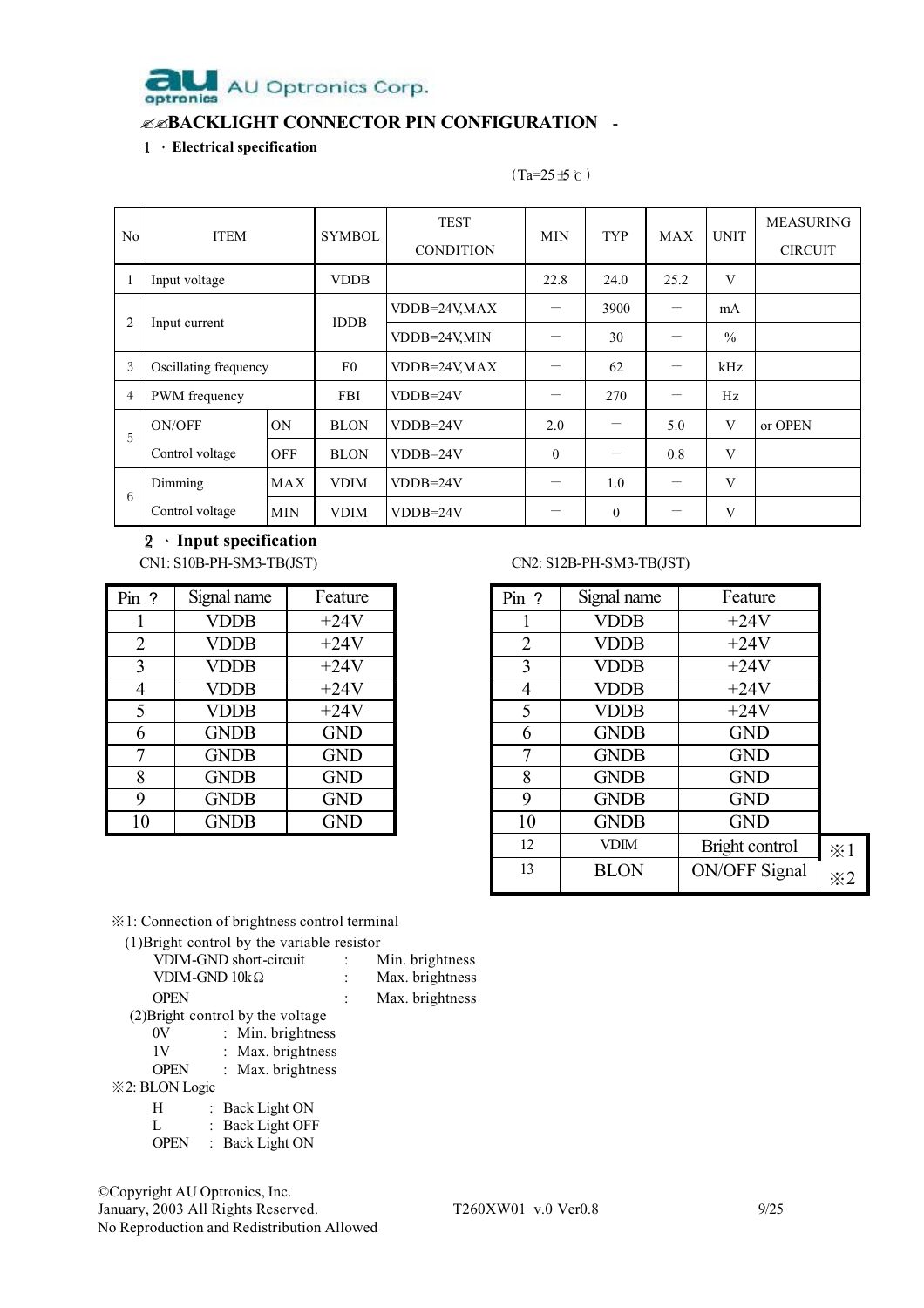

## **3-3 Input Timing Specifications**

This is the signal timing required at the input of the User connector. All of the interface signal timing should be satisfied with the following specifications for it's proper operation.

### ""**Timing Table**

## DE mode

|                 | Parameter | Symbol   | Min. | Typ. | Max.       | Unit | Condition |
|-----------------|-----------|----------|------|------|------------|------|-----------|
| Clock frequency | $1/T$ clk | 50       | 65   | 85   | <b>MHz</b> |      |           |
| Horizontal      | Period    | Th       | 1320 | -    | 1600       | Tclk |           |
|                 | Active    | Tdisp(h) |      | 1280 |            |      |           |
| Vertical        | Period    | Tv       | 774  | -    | 1024       | Th   |           |
|                 | Active    | Tdisp(v) |      | 768  |            |      |           |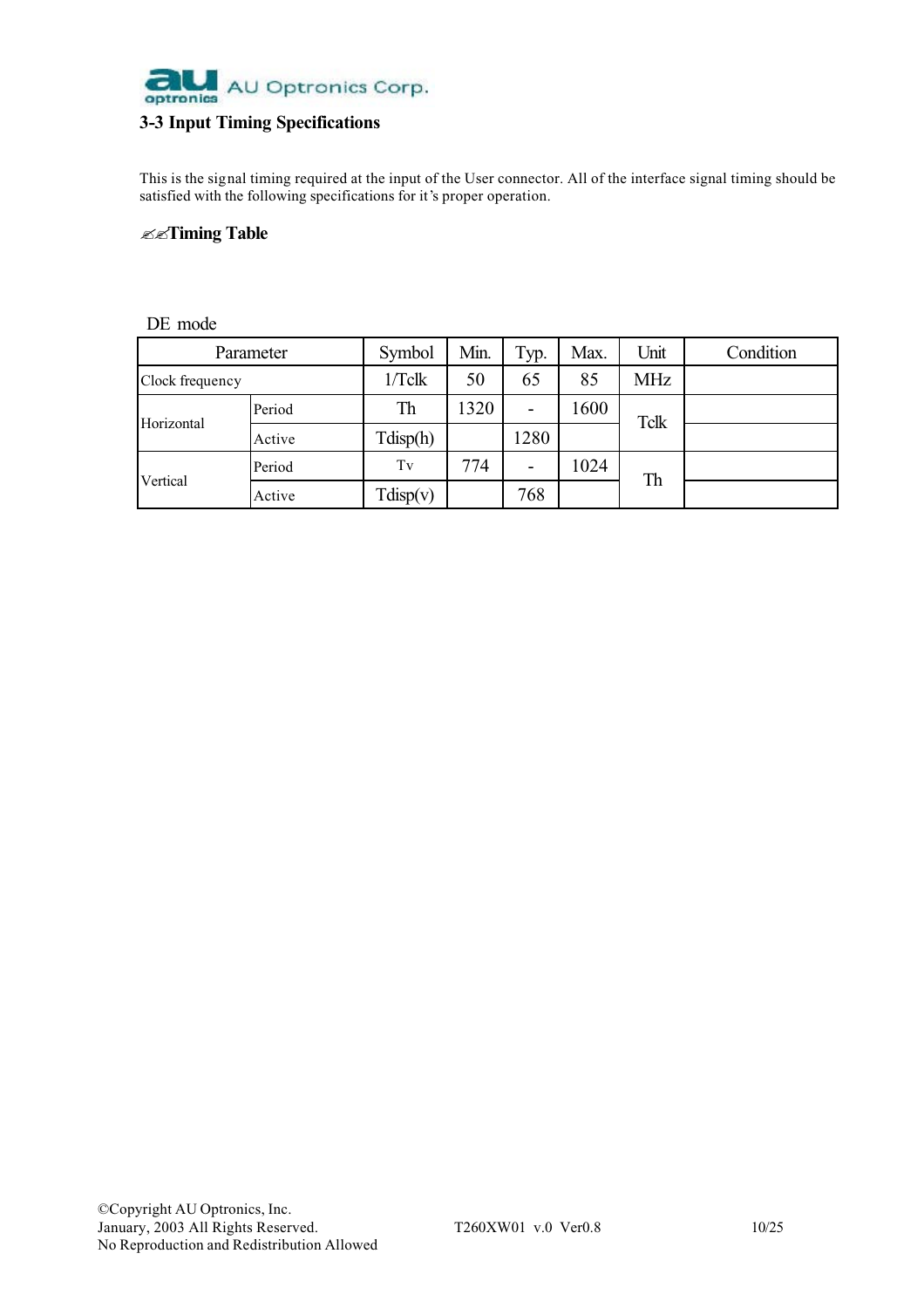

## **3-4 Signal Timing Waveforms**

**TBD**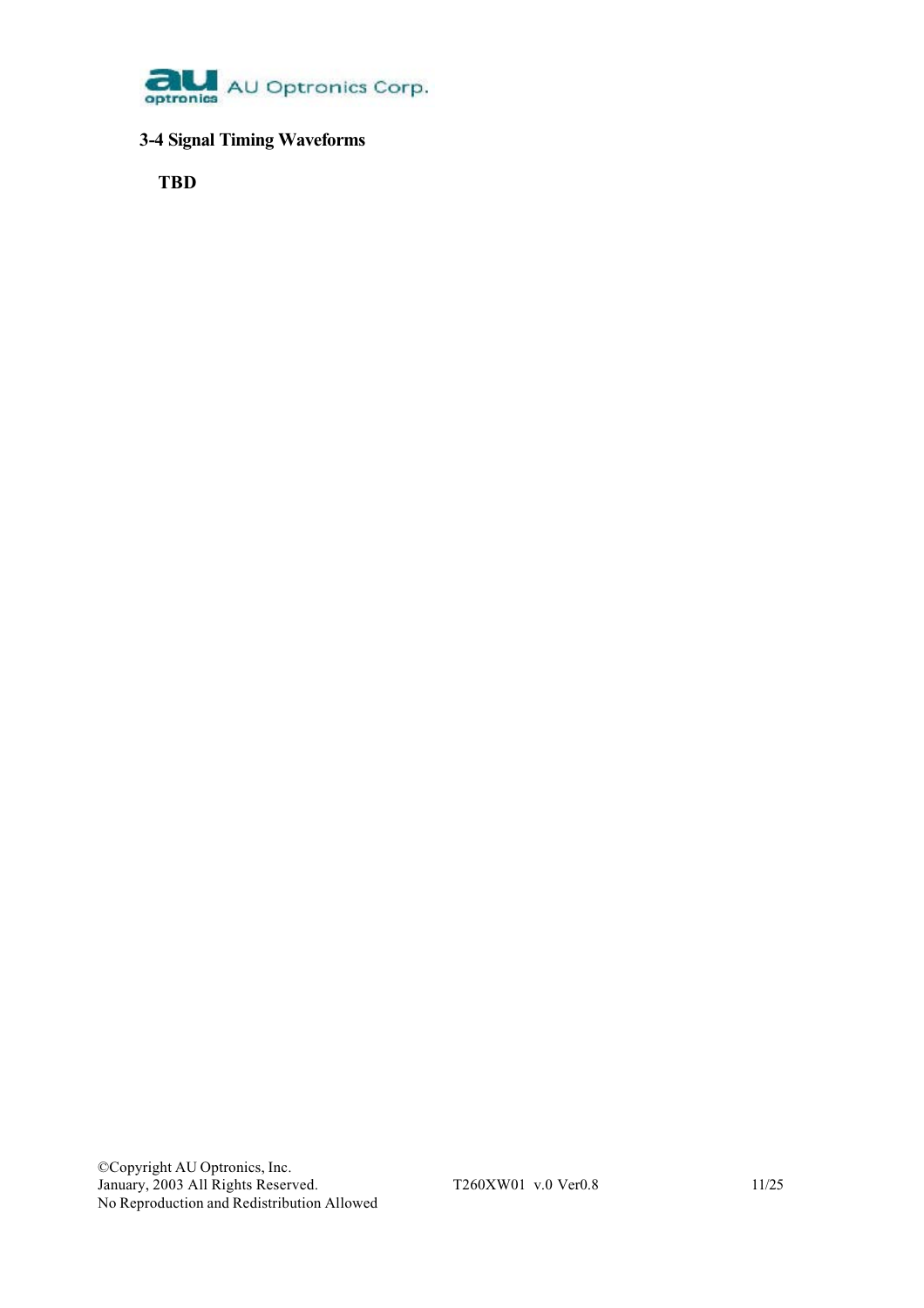

## **3-5 Color Input Data Reference**

The brightness of each primary color (red, green and blue) is based on the 8 bit gray scale data input for the color; the higher the binary input, the brighter the color. The table below provides a reference for color versus data input.

|              |                   |                  |                       |                  |                  |                   |                     |                     |                       |                |                       |                     |                       |                     |                     |                     |                                  |                |                  |                     |                       |                     |                   |                   | Input Color Data |  |  |  |  |  |  |  |  |  |  |  |  |  |
|--------------|-------------------|------------------|-----------------------|------------------|------------------|-------------------|---------------------|---------------------|-----------------------|----------------|-----------------------|---------------------|-----------------------|---------------------|---------------------|---------------------|----------------------------------|----------------|------------------|---------------------|-----------------------|---------------------|-------------------|-------------------|------------------|--|--|--|--|--|--|--|--|--|--|--|--|--|
| Color        |                   |                  |                       |                  |                  | <b>RED</b>        |                     |                     |                       |                |                       |                     |                       | <b>GREEN</b>        |                     |                     |                                  |                |                  |                     |                       | <b>BLUE</b>         |                   |                   |                  |  |  |  |  |  |  |  |  |  |  |  |  |  |
|              |                   | <b>MSB</b>       |                       |                  |                  |                   |                     | <b>LSB</b>          |                       | <b>MSB</b>     |                       |                     |                       |                     |                     | <b>LSB</b>          |                                  | <b>MSB</b>     |                  |                     |                       |                     |                   | <b>LSB</b>        |                  |  |  |  |  |  |  |  |  |  |  |  |  |  |
|              |                   |                  | R7 R6 R5              |                  |                  | R4 R3 R2          |                     | $R1$ $R0$           |                       |                | G7 G6                 |                     | $G5$ $G4$ $G3$        |                     | G2                  | $G1$ $G0$           |                                  | B7             |                  | <b>B6 B5</b>        |                       | $B4 \mid B3$        | B2                | <b>B1 B0</b>      |                  |  |  |  |  |  |  |  |  |  |  |  |  |  |
|              | <b>Black</b>      | 0 <sup>1</sup>   | $\mathbf{0}$          | ŧ<br>$\theta$    | $\theta$         | ÷<br>$\theta$     | $\mathbf{0}$<br>÷   | ÷                   | $0 \mid 0$            | $\theta$       | ÷<br>$\mathbf{0}$     | ŧ<br>$\mathbf{0}$   | ÷<br>$\mathbf{0}$     | ÷<br>$\theta$       | $\overline{0}$<br>÷ | ÷<br>$\overline{0}$ | $\begin{array}{c} 0 \end{array}$ | 0 <sup>1</sup> | $\mathbf{0}$     | ÷<br>$\mathbf{0}$   | ŧ<br>$\mathbf{0}$     | 0 <sup>1</sup><br>ŧ | $\overline{0}$    | ÷<br>$\theta$     | $\vdots$ 0       |  |  |  |  |  |  |  |  |  |  |  |  |  |
|              | Red(255)          | 1:               | 1                     | $\mathbf{1}$     | $\mathbf{1}$     | 1                 | 1                   | 1                   | $\mathbf{1}$          | $\overline{0}$ | $\boldsymbol{0}$      | 0:                  | $\boldsymbol{0}$      | $\overline{0}$      | $\boldsymbol{0}$    | ÷<br>$\overline{0}$ | $\pm 0$                          | 0 і            | $\boldsymbol{0}$ | $\mathbf{0}$        | $\boldsymbol{0}$      | 0 <sup>1</sup>      | $\boldsymbol{0}$  | $\overline{0}$    | $\overline{0}$   |  |  |  |  |  |  |  |  |  |  |  |  |  |
|              | Green(255)        | $\theta$         | $\boldsymbol{0}$      | $\boldsymbol{0}$ | $\boldsymbol{0}$ | $\bf{0}$          | $\boldsymbol{0}$    | $\boldsymbol{0}$    | ŧ<br>$\boldsymbol{0}$ | 1 <sup>1</sup> | $\mathbf{1}$          | $\mathbf{1}$        | $\mathbf{1}$          | $\mathbf{1}$        | $\mathbf{1}$        | -1                  | -1                               | 0:             | $\boldsymbol{0}$ | $\boldsymbol{0}$    | $\boldsymbol{0}$<br>ŧ | 0 <sup>1</sup><br>ŧ | $\boldsymbol{0}$  | $\theta$          | $\theta$         |  |  |  |  |  |  |  |  |  |  |  |  |  |
| Basic        | Blue(255)         | $\theta$         | $\boldsymbol{0}$      | $\theta$         | $\mathbf{0}$     | $\theta$          | $\boldsymbol{0}$    | $\mathbf{0}$        | ŧ<br>$\theta$         | $\theta$       | $\boldsymbol{0}$      | $\overline{0}$      | $\overline{0}$<br>÷   | $\overline{0}$      | $\boldsymbol{0}$    | $\overline{0}$      | $\mathbf{0}$<br>÷                | 1:             | -1               | -1                  | ŧ<br>-1               | 1                   | -1<br>÷           | $\overline{1}$    | $\mathbf{1}$     |  |  |  |  |  |  |  |  |  |  |  |  |  |
| Color        | Cyan              | 0 <sup>1</sup>   | $\theta$              | $\theta$         | $\theta$         | $\theta$          | $\theta$            | $\theta$            | $\theta$<br>ŧ         | 1 <sup>1</sup> | -1                    | -1                  | ÷.<br>-1              | -1<br>÷             | -1<br>÷             | ÷.<br>$1 \mid 1$    |                                  | 1 <sup>1</sup> | -1               | -1                  | ŧ<br>$\mathbf{1}$     | ŧ                   | $1 \mid 1$        | ÷<br>-1           | $\overline{1}$   |  |  |  |  |  |  |  |  |  |  |  |  |  |
|              | Magenta           | 1:               | 1                     | 1                | 1                | 1                 | 1                   | 1                   | ŧ<br>-1               | 0 <sup>1</sup> | $\boldsymbol{0}$      | 0:                  | $\boldsymbol{0}$      | $\overline{0}$<br>÷ | ÷                   | $0 \mid 0 \mid 0$   |                                  | 1 :            | 1                | 1                   | $\mathbf{1}$          | $\mathbf{1}$        | ÷<br>$\mathbf{1}$ | 1                 | -1               |  |  |  |  |  |  |  |  |  |  |  |  |  |
|              | Yellow            | 1 <sup>1</sup>   | $\mathbf{1}$          | -1               | $\mathbf{1}$     | -1                | $\mathbf{1}$        | -1                  | -1                    | $\frac{1}{2}$  | $\mathbf{1}$          | $\mathbf{1}$        | $\mathbf{1}$<br>÷     | -1                  | $\mathbf{1}$        | $\mathbf{1}$        | $\pm 1$                          | 0:             | $\boldsymbol{0}$ | $\bf{0}$            | $\boldsymbol{0}$      | 0:                  | $\boldsymbol{0}$  | $\bf{0}$          | $\theta$         |  |  |  |  |  |  |  |  |  |  |  |  |  |
|              | White             | $1\,$ i          | $\mathbf{1}$          | $\mathbf{1}$     | $\mathbf{1}$     | $\mathbf{1}$<br>÷ | $\mathbf{1}$<br>÷   | $\overline{1}$<br>÷ | ŧ<br>1                | $1\frac{1}{2}$ | $\mathbf{1}$          | $\mathbf{1}$<br>ŧ   | $\mathbf{1}$<br>÷     | $\frac{1}{2}$<br>÷  | $\mathbf{1}$        | $\,$ 1 $\,$<br>÷    | $\pm 1$                          | $1$ i          | -1               | $\mathbf{1}$<br>÷   | $\pm 1$               | $1\,$<br>ŧ          | $\mathbf{1}$      | $\mathbf{1}$<br>÷ | -1               |  |  |  |  |  |  |  |  |  |  |  |  |  |
|              | <b>RED(000)</b>   | 0 <sup>1</sup>   | $\mathbf{0}$          | $\mathbf{0}$     | $\mathbf{0}$     | $\mathbf{0}$      | $\mathbf{0}$        | $\mathbf{0}$        | $\theta$<br>ŧ         | $\overline{0}$ | $\mathbf{0}$<br>÷     | $\mathbf{0}$        | $\boldsymbol{0}$<br>÷ | $\mathbf{0}$        | $\mathbf{0}$        | ÷<br>$\overline{0}$ | $\mathbf{0}$                     | 0:             | $\boldsymbol{0}$ | ÷<br>$\mathbf{0}$   | $\boldsymbol{0}$      | 0 <sup>1</sup>      | $\mathbf{0}$      | ÷<br>$\theta$     | $\theta$         |  |  |  |  |  |  |  |  |  |  |  |  |  |
|              | <b>RED(001)</b>   | 0:               | $\theta$              | $\theta$         | $\theta$         | $\theta$          | $\theta$            | $\theta$<br>÷       | ÷<br>$\theta$         | 0:             | $\mathbf{0}$          | $\theta$<br>÷       | ÷<br>$\overline{0}$   | $\theta$<br>÷       | $\mathbf{0}$        | ÷<br>$\theta$       | ÷<br>$\theta$                    | 0:             | $\overline{0}$   | $\theta$<br>÷       | $\mathbf{0}$<br>÷     | $0$ :<br>÷          | $\bf{0}$          | ÷<br>$\theta$     | ÷<br>$\theta$    |  |  |  |  |  |  |  |  |  |  |  |  |  |
| <b>RED</b>   | ----              |                  |                       |                  |                  |                   |                     |                     |                       |                |                       |                     |                       |                     |                     |                     |                                  |                |                  |                     |                       |                     |                   |                   |                  |  |  |  |  |  |  |  |  |  |  |  |  |  |
|              | RED(254)          | 1                | $\mathbf{1}$          | -1               | $\mathbf{1}$     | $\mathbf{1}$      | $\mathbf{1}$        | $\mathbf{1}$        | $\mathbf{0}$          | 0 <sup>1</sup> | $\boldsymbol{0}$      | $\overline{0}$      | $\boldsymbol{0}$      | $\boldsymbol{0}$    | $\boldsymbol{0}$    | $\boldsymbol{0}$    | ÷<br>$\overline{0}$              | 0 <sup>1</sup> | $\mathbf{0}$     | $\mathbf{0}$        | $\boldsymbol{0}$<br>ŧ | 0 <sup>1</sup><br>ŧ | $\boldsymbol{0}$  | $\overline{0}$    | $\theta$         |  |  |  |  |  |  |  |  |  |  |  |  |  |
|              | RED(255)          | $1\,$            | $\mathbf{1}$          | $\mathbf{1}$     | $\mathbf{1}$     | $\mathbf{1}$      | $\mathbf{1}$<br>ŧ   | $\mathbf{1}$        | 1                     | $\overline{0}$ | $\mathbf{0}$          | $\boldsymbol{0}$    | $\boldsymbol{0}$      | $\boldsymbol{0}$    | $\boldsymbol{0}$    | $\mathbf{0}$        | $\theta$                         | $\overline{0}$ | $\mathbf{0}$     | $\mathbf{0}$        | $\mathbf{0}$          | $\boldsymbol{0}$    | $\boldsymbol{0}$  | $\boldsymbol{0}$  | $\theta$         |  |  |  |  |  |  |  |  |  |  |  |  |  |
|              | <b>GREEN(000)</b> | 0 <sup>1</sup>   | $\theta$              | $\theta$         | $\mathbf{0}$     | $\theta$          | $\mathbf{0}$        | $\mathbf{0}$        | ŧ<br>$\theta$         | $\Omega$       | $\mathbf{0}$<br>÷     | $\mathbf{0}$        | $\boldsymbol{0}$<br>ŧ | $\mathbf{0}$        | $\mathbf{0}$        | $\mathbf{0}$        | $\theta$<br>÷                    | 0 <sup>1</sup> | $\mathbf{0}$     | $\mathbf{0}$        | $\boldsymbol{0}$<br>ŧ | 0 <sup>1</sup>      | $\mathbf{0}$      | $\theta$          | ÷<br>$\Omega$    |  |  |  |  |  |  |  |  |  |  |  |  |  |
|              | <b>GREEN(001)</b> | 0 <sup>1</sup>   | $\mathbf{0}$          | $\theta$         | $\mathbf{0}$     | $\theta$<br>÷     | $\overline{0}$<br>ł | $\overline{0}$<br>÷ | ÷<br>$\overline{0}$   | $\overline{0}$ | $\overline{0}$<br>÷   | ŧ<br>$\overline{0}$ | ÷<br>$\overline{0}$   | $\overline{0}$<br>÷ | $\overline{0}$      | ÷<br>$\overline{0}$ | $\pm 1$                          | 0:             | $\overline{0}$   | $\mathbf{0}$<br>÷   | $\mathbf{0}$<br>÷     | 0:<br>ŧ             | $\overline{0}$    | $\mathbf{0}$      | $\overline{0}$   |  |  |  |  |  |  |  |  |  |  |  |  |  |
| <b>GREEN</b> | $\frac{1}{2}$     |                  |                       |                  |                  |                   |                     |                     |                       |                |                       |                     |                       |                     |                     |                     |                                  |                |                  |                     |                       |                     |                   |                   |                  |  |  |  |  |  |  |  |  |  |  |  |  |  |
|              | <b>GREEN(254)</b> | $\overline{0}$   | $\mathbf{0}$          | $\mathbf{0}$     | $\mathbf{0}$     | $\mathbf{0}$      | $\mathbf{0}$        | $\mathbf{0}$        | ŧ<br>$\overline{0}$   | $1\,$          | $\mathbf{1}$          | -1                  | $\mathbf{1}$          | -1                  | $\mathbf{1}$        | -1                  | $\overline{0}$<br>ŧ              | 0 <sup>1</sup> | $\overline{0}$   | $\mathbf{0}$        | $\boldsymbol{0}$<br>÷ | ŧ<br>0 <sup>1</sup> | $\mathbf{0}$      | $\mathbf{0}$<br>÷ | $\theta$         |  |  |  |  |  |  |  |  |  |  |  |  |  |
|              | <b>GREEN(255)</b> | $\boldsymbol{0}$ | $\boldsymbol{0}$<br>÷ | $\boldsymbol{0}$ | $\boldsymbol{0}$ | $\mathbf{0}$      | $\boldsymbol{0}$    | $\boldsymbol{0}$    | $\boldsymbol{0}$      | 1              | ÷<br>$\mathbf{1}$     | $\mathbf{1}$        | $\mathbf{1}$          | $\mathbf{1}$        | 1                   | $\mathbf{1}$        | 1<br>ŧ                           | $\overline{0}$ | $\boldsymbol{0}$ | $\theta$            | $\boldsymbol{0}$      | $\boldsymbol{0}$    | $\boldsymbol{0}$  | $\boldsymbol{0}$  | $\overline{0}$   |  |  |  |  |  |  |  |  |  |  |  |  |  |
|              | <b>BLUE(000)</b>  | 0 <sup>1</sup>   | $\overline{0}$        | $\theta$         | $\boldsymbol{0}$ | $\theta$          | $\boldsymbol{0}$    | $\mathbf{0}$        | ŧ<br>$\overline{0}$   | $\theta$       | $\boldsymbol{0}$<br>÷ | $\theta$            | $\boldsymbol{0}$<br>ŧ | $\theta$            | $\boldsymbol{0}$    | ÷<br>$\theta$       | $\theta$<br>÷                    | 0 <sup>1</sup> | $\boldsymbol{0}$ | $\overline{0}$      | $\boldsymbol{0}$<br>÷ | 0 <sup>1</sup>      | $\boldsymbol{0}$  | $\theta$          | $\Omega$         |  |  |  |  |  |  |  |  |  |  |  |  |  |
|              | <b>BLUE(001)</b>  | 0 <sup>1</sup>   | $\overline{0}$        | $\theta$         | $\overline{0}$   | $\theta$          | $\overline{0}$      | $\overline{0}$      | $\theta$<br>÷         | 0 <sup>1</sup> | $\mathbf{0}$          | 0 <sup>1</sup>      | $\overline{0}$        | $\overline{0}$<br>÷ | $\overline{0}$      | $\overline{0}$<br>÷ | $\mathbf{0}$<br>÷                | 0 i            | $\bf{0}$         | $\overline{0}$<br>÷ | $\overline{0}$<br>÷   | 0 <sup>1</sup><br>÷ | $\overline{0}$    | $\overline{0}$    | ŧ<br>-1          |  |  |  |  |  |  |  |  |  |  |  |  |  |
| <b>BLUE</b>  |                   |                  |                       |                  |                  |                   |                     |                     |                       |                |                       |                     |                       |                     |                     |                     |                                  |                |                  |                     |                       |                     |                   |                   |                  |  |  |  |  |  |  |  |  |  |  |  |  |  |
|              | <b>BLUE(254)</b>  | $\overline{0}$   | $\mathbf{0}$          | $\Omega$         | $\mathbf{0}$     | $\Omega$          | $\mathbf{0}$        | $\mathbf{0}$        | ŧ<br>$\Omega$         | $\overline{0}$ | $\mathbf{0}$<br>÷     | $\overline{0}$      | $\bf{0}$<br>ŧ         | $\mathbf{0}$        | $\boldsymbol{0}$    | $\overline{0}$<br>÷ | $\mathbf{0}$<br>ŧ                | $\mathbf{1}$   | $\mathbf{1}$     | -1                  | $\mathbf{1}$          | 1                   | $\mathbf{1}$      | 1                 | $\overline{0}$   |  |  |  |  |  |  |  |  |  |  |  |  |  |
|              | <b>BLUE(255)</b>  | $\Omega$         | $\theta$              | $\theta$         | $\theta$         | $\Omega$          | $\theta$            | $\theta$            | $\theta$              | $\theta$       | $\theta$              | 0                   | $\Omega$              | $\Omega$            | $\theta$            | 0                   | $\mathbf{0}$                     | 1              |                  | 1                   | 1                     | 1                   | 1                 | 1                 | 1                |  |  |  |  |  |  |  |  |  |  |  |  |  |

## **COLOR DATA REFERENCE**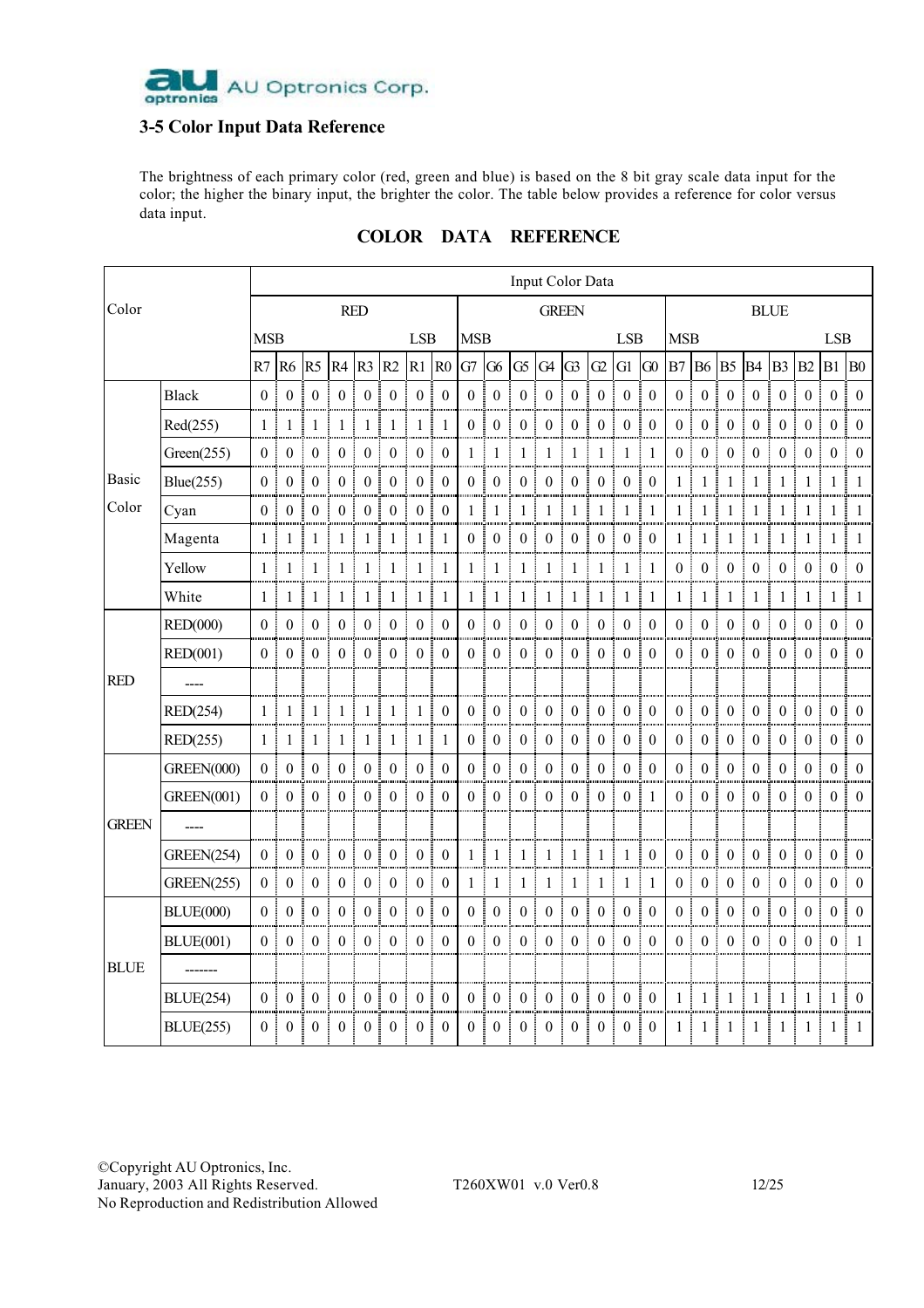

## **3-6 Power Sequence**



|                 | Values |      |      | Units |
|-----------------|--------|------|------|-------|
| Parameter       | Min.   | Typ. | Max. |       |
| t1              |        |      | 30   | ms    |
| t2              | 5      | -    | -    | ms    |
| t3              | 200    |      |      | ms    |
| t4              | 200    |      |      | ms    |
| $t\overline{5}$ | 5      |      |      | ms    |
| t6              | -      |      | 30   | ms    |
| t7              | 10     |      |      | S     |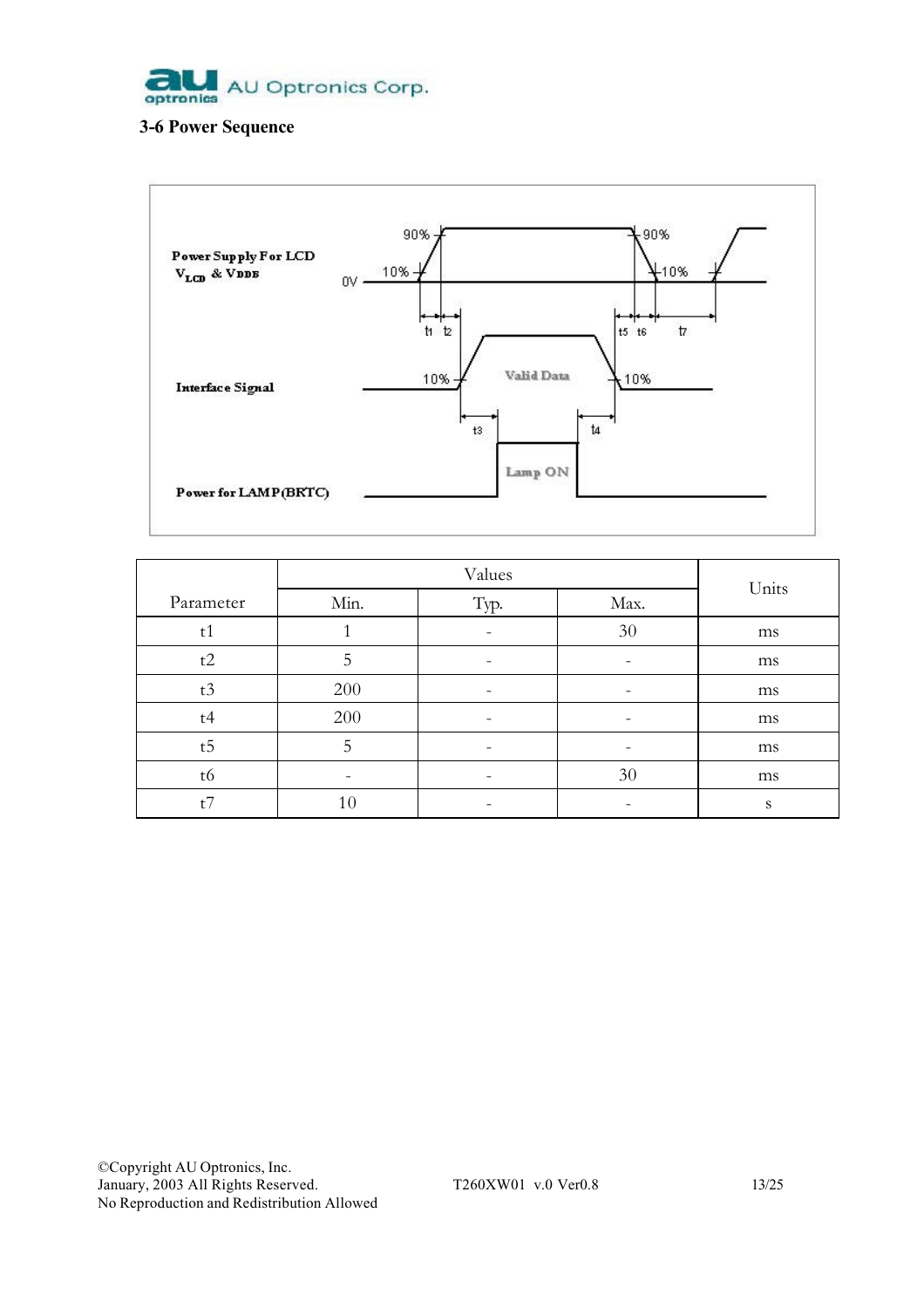

# **4. Optical Specification**

Optical characteristics are determined after the unit has been 'ON' and stable for approximately 30 minutes in a dark environment at 25℃. The values specified are at an approximate distance 50cm from the LCD surface at a viewing angle of  $\Phi$  and  $\theta$  equal to 0°.





| Parameter                              |              | <b>Symbol</b>           |                         | <b>Values</b> |       | <b>Units</b> | <b>Notes</b> |                |
|----------------------------------------|--------------|-------------------------|-------------------------|---------------|-------|--------------|--------------|----------------|
|                                        |              |                         |                         | Min.          | Typ.  | Max.         |              |                |
| Contrast Ratio                         |              | CR                      |                         |               | 600   |              |              | $\mathbf{1}$   |
| Surface Luminance, white               |              | <b>LWH</b>              |                         | 500           | 600   |              | $cd/m^2$     | $\overline{2}$ |
| Luminance Variation                    |              | $\delta$ white          | 5p                      |               |       | <b>TBD</b>   |              | $\overline{3}$ |
| Response Time                          |              | Gray to Gray            |                         |               | 12    |              | ms           |                |
|                                        |              | <b>Tr</b>               |                         |               | 15    |              |              | $\overline{4}$ |
|                                        |              | <b>Tf</b>               |                         |               | 10    |              |              | $\overline{4}$ |
| Color                                  | <b>RED</b>   | $R_{\rm X}$             |                         |               | 0.647 |              |              |                |
| Chromaticity                           |              | $R_Y$                   |                         |               | 0.339 |              |              |                |
|                                        | <b>GREEN</b> | $G\!X$                  |                         |               | 0.296 |              |              |                |
|                                        |              | $\mathrm{G}_{\!Y}$      |                         |               | 0.613 |              |              |                |
|                                        | <b>BLUE</b>  | $B_X$                   |                         |               | 0.138 |              |              |                |
|                                        |              | $B_Y$                   |                         |               | 0.075 |              |              |                |
|                                        | <b>WHITE</b> | $\mathbf{W}_\mathbf{X}$ |                         |               | 0.301 |              |              |                |
|                                        |              | $W_Y$                   |                         |               | 0.327 |              |              |                |
| Viewing Angle                          |              |                         |                         |               |       |              |              |                |
| x axis, right( $\varphi = 0$ )         |              |                         | $\theta$ r              |               | 85    |              | Degree       | 5              |
| x axis, left $(\varphi = 180^{\circ})$ |              |                         | $\theta_1$              |               | 85    |              |              |                |
| y axis, up( $\varphi = 90$ )           |              |                         | $\boldsymbol{\theta}$ u |               | 85    |              |              |                |
| y axis, down $(\varphi = 0)$           |              |                         | $\theta$ $_{\rm d}$     |               | 85    |              |              |                |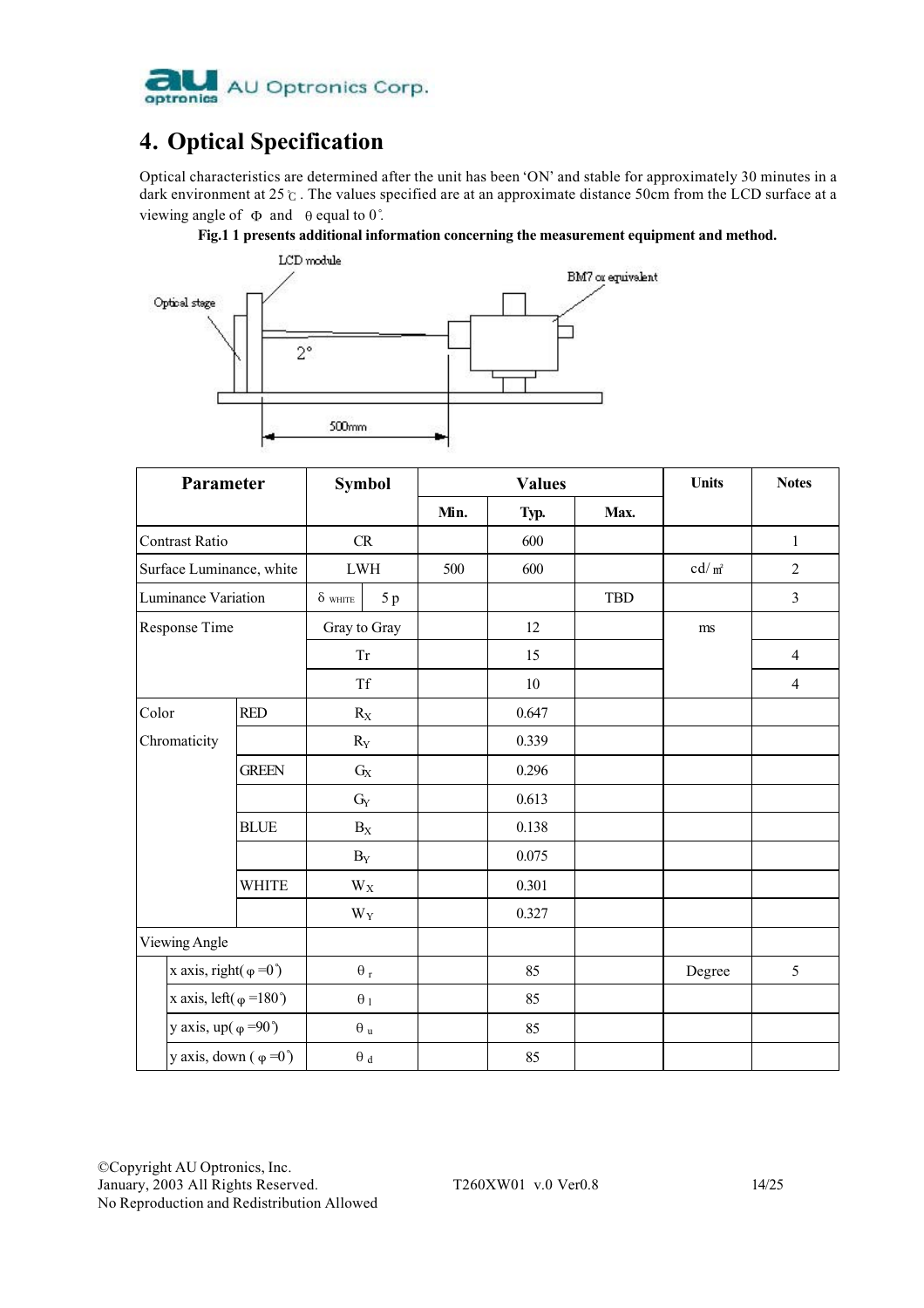

Note: 1. Contrast Ratio (CR) is defined mathematically as:

#### **Surface Luminance with all white pixels**

#### **Contrast Ratio= Surface Luminance with all black pixels**

1. Surface luminance is luminance value at point 1 across the LCD surface 50cm from the surface with all pixels displaying white. From more information see FIG 2. When  $I_{BL} = 6.5 \text{mA}$ ,  $L_{WH} = 600 \text{cd/m}^2$  (typ.)  $L_{WH}$ =Lon1

Where Lon1 is the luminance with all pixels displaying white at center 1 location.

2. The variation in surface luminance,  $\delta$  WHITE is defined (center of Screen) as:

 $\delta$  wHITE(5P)=Maximum( $L_{on1}$ ,  $L_{on2}$ ,..., $L_{on5}$ )/Minimum( $L_{on1}$ ,  $L_{on2}$ ,... $L_{on5}$ )

- 3. Response time is the time required for the display to transition from to black (Rise Time,  $Tr_R$ ) and from black to white (Decay Time,  $Tr_D$ ). For additional information see FIG3.
- 4. Viewing angle is the angle at which the contrast ratio is greater than 5. The angles are determined for the horizontal or x axis and the vertical or y axis with respect to the z axis which is normal to the LCD surface. For more information see FIG4.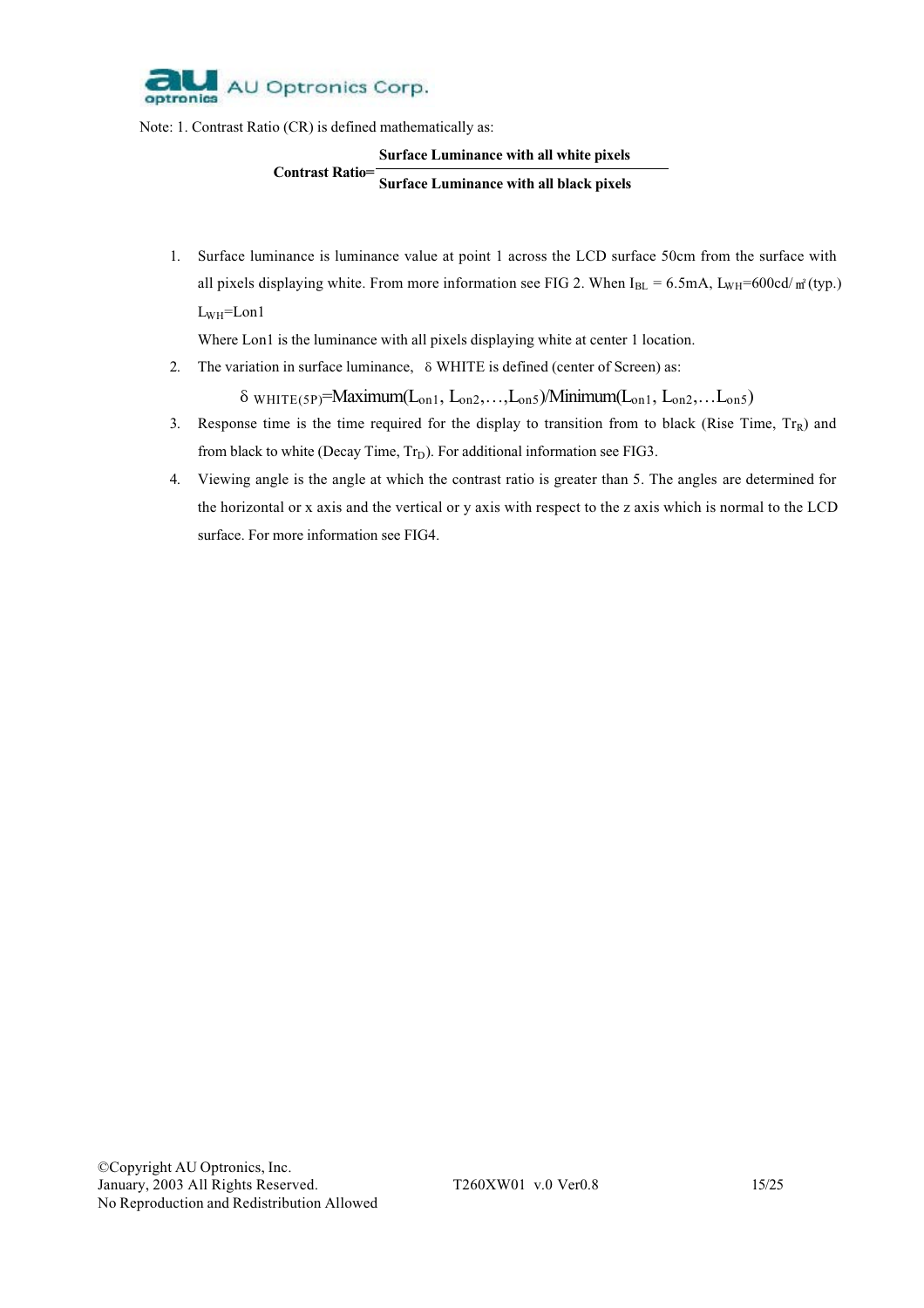

## **FIG. 2 Luminance**



## **FIG.3 Response Time**

The response time is defined as the following figure and shall be measured by switching the input signal for "black" and "white".

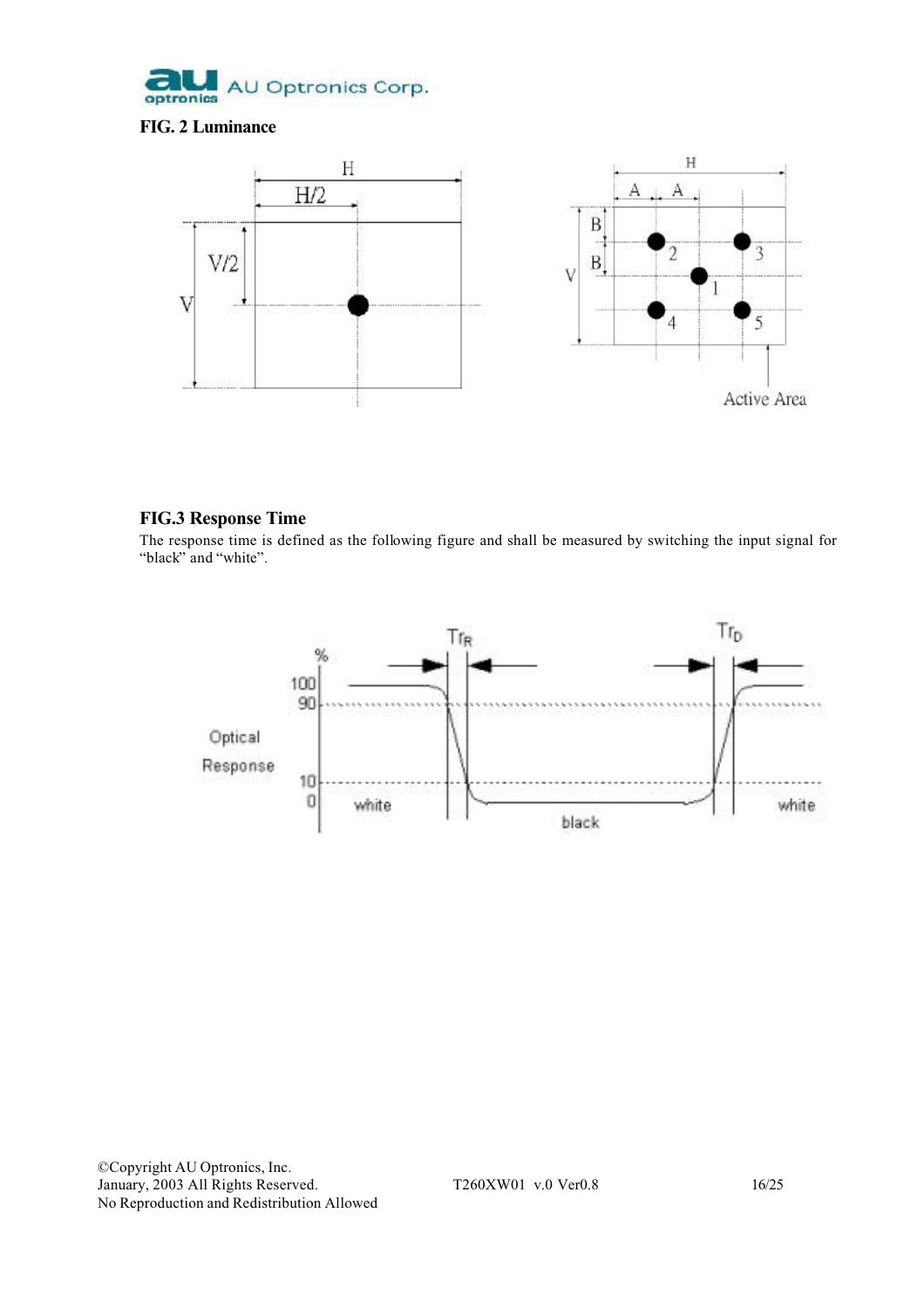

## **FIG.4 Viewing angle**

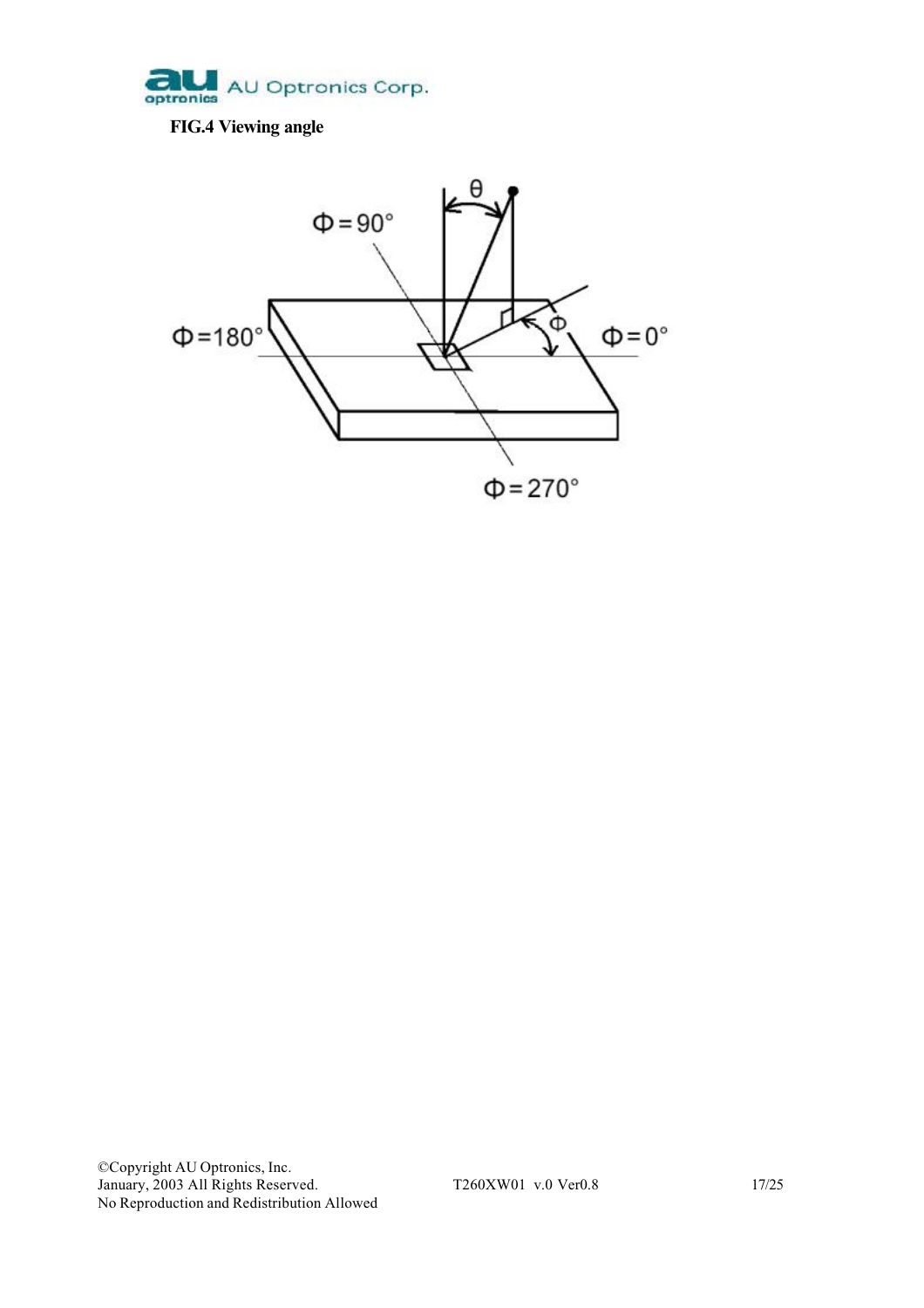

## **5. Mechanical Characteristics**

The contents provide general mechanical characteristics for the model T260XW01. In addition the figures in the next page are detailed mechanical drawing of the LCD.

|                          | Horizontal       | $620.8$ mm               |  |
|--------------------------|------------------|--------------------------|--|
| <b>Outline Dimension</b> | Vertical         | 389.00mm                 |  |
|                          | Depth            | 37.00mm(w/I inverter)    |  |
|                          |                  | $26.00$ mm(w/o inverter) |  |
| Bezel Area               | Horizontal       | 570.40mm                 |  |
|                          | Vertical         | 343.84mm                 |  |
| Active Display Area      | Horizontal       | 566.40mm                 |  |
|                          | Vertical         | 339.84mm                 |  |
| Weight                   | $4000g$ (Typ.)   |                          |  |
| Surface Treatment        | Hard Coating, LR |                          |  |

Note: Suggest to fix this panel via side mount as well as front mount simultaneously.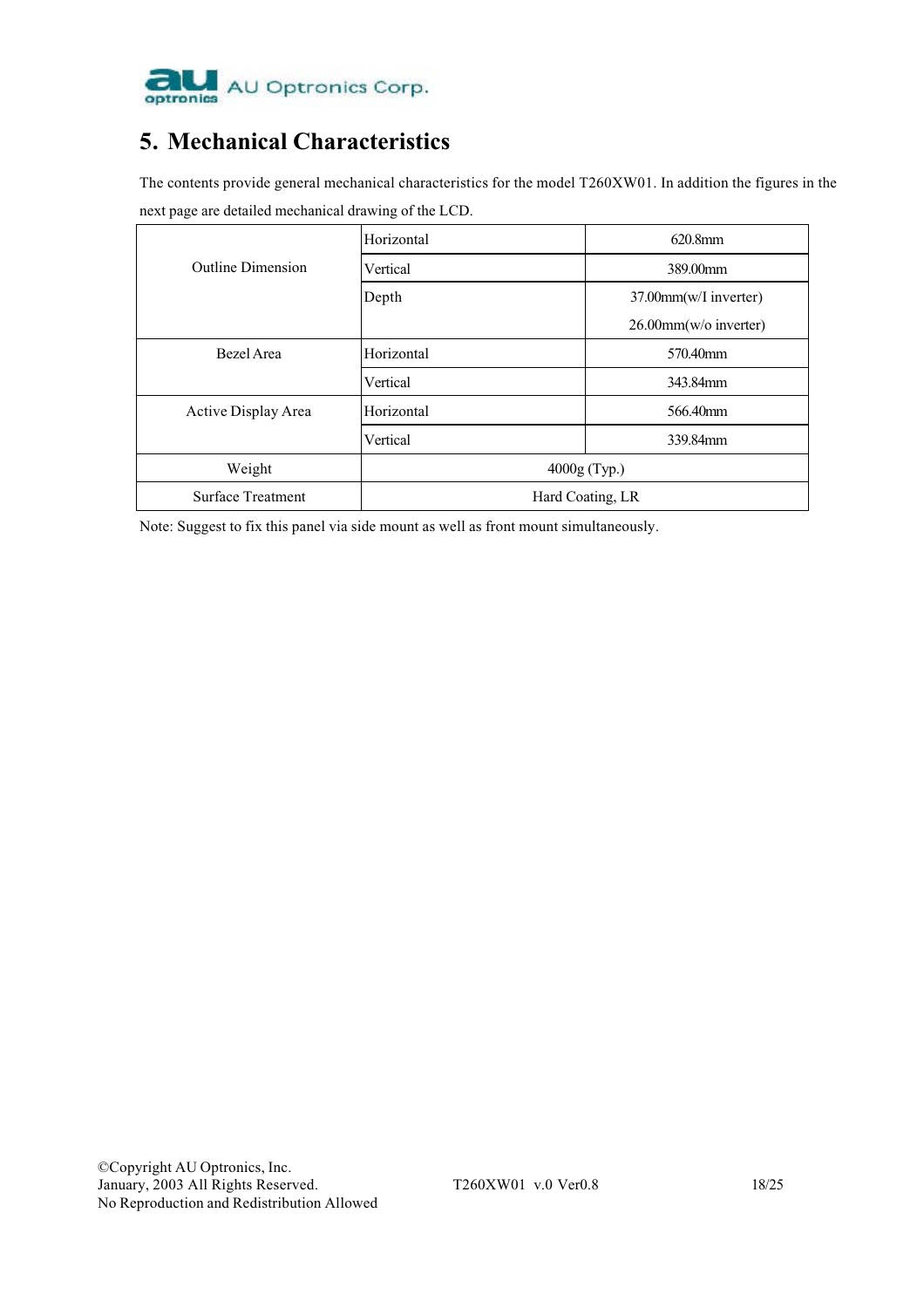

**Front View**

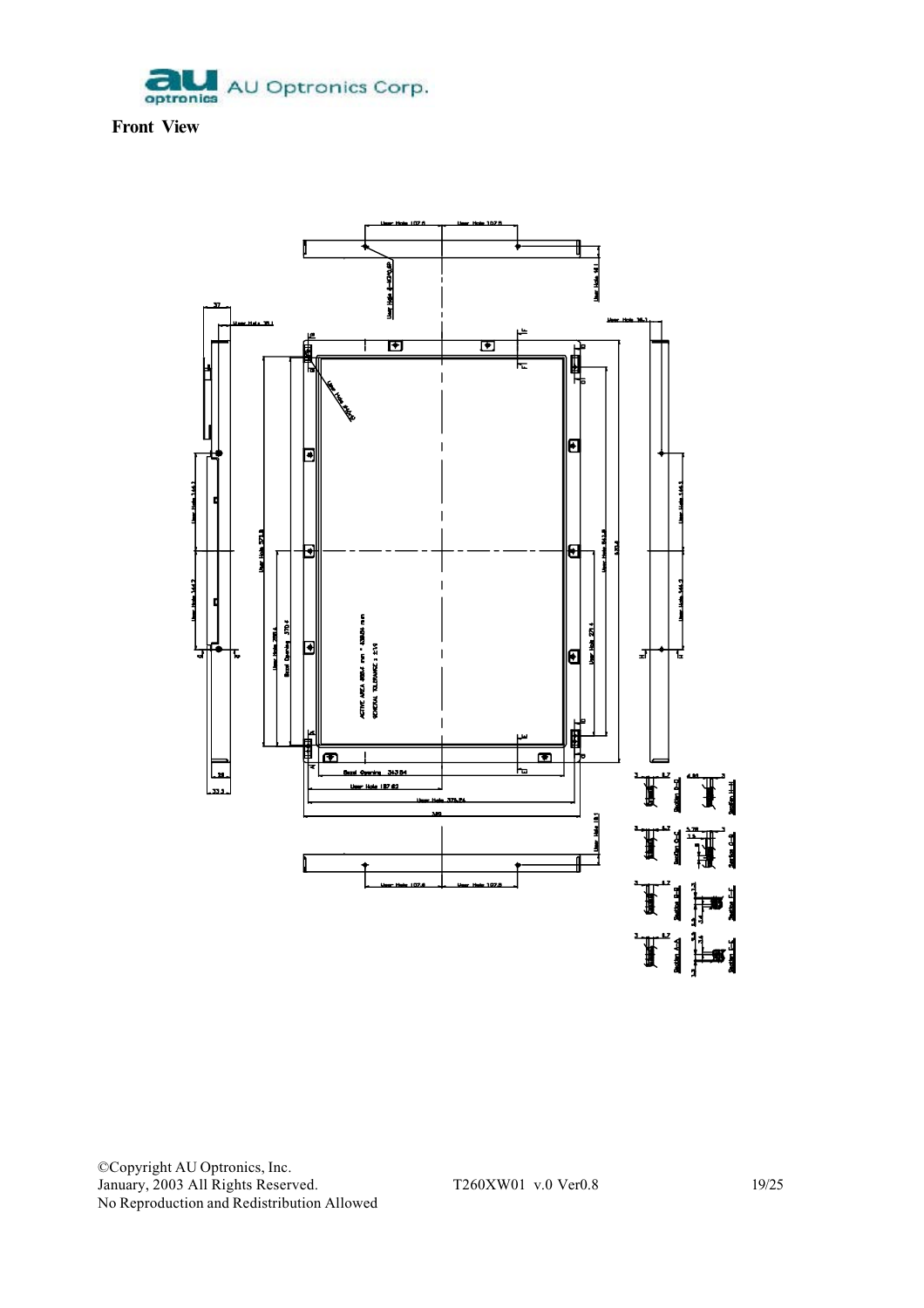

**Rear View**

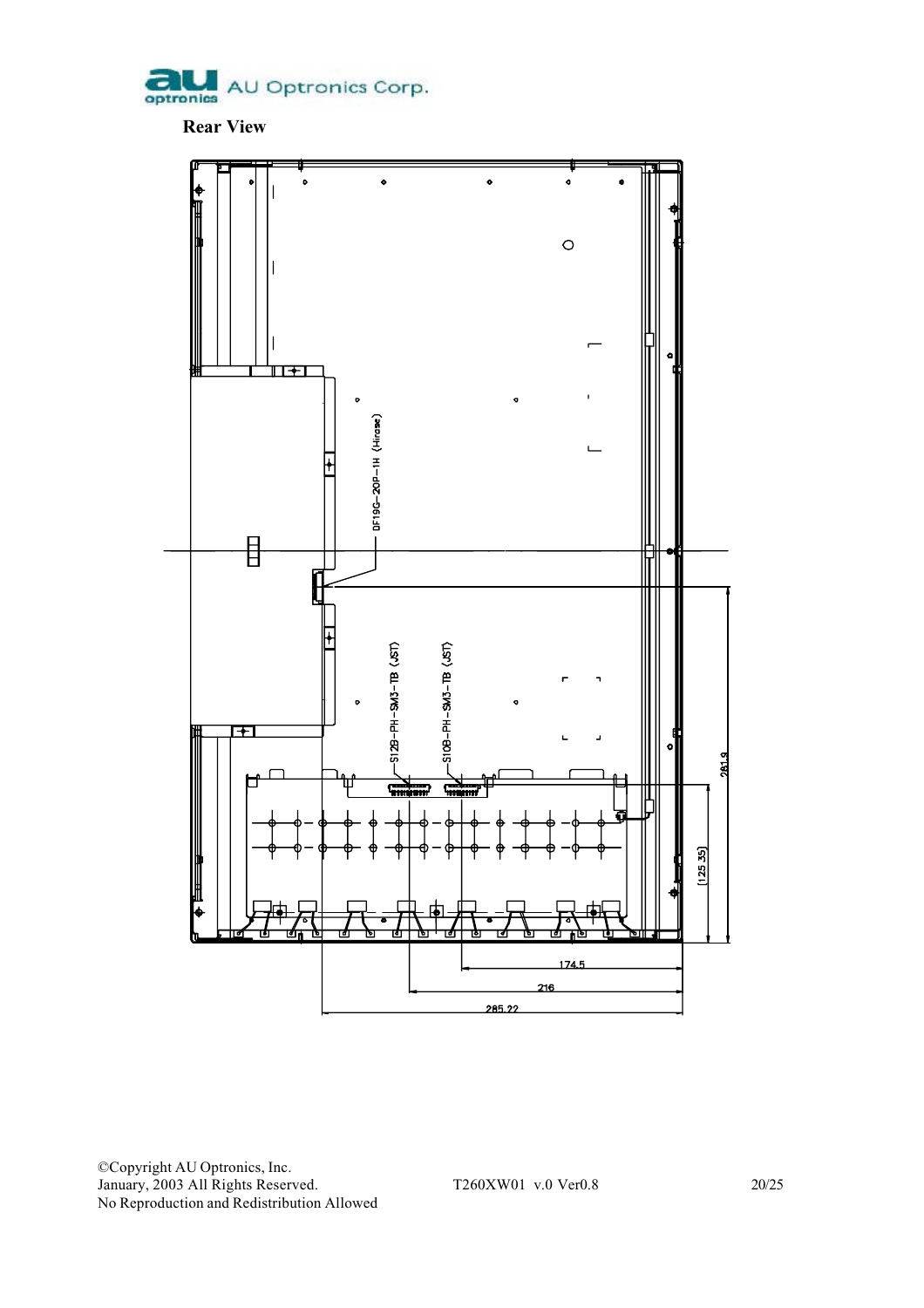

## **6. Reliability**

Environment test condition

| N <sub>0</sub> | <b>Test Item</b>                  | Condition                                                                                                                                           |
|----------------|-----------------------------------|-----------------------------------------------------------------------------------------------------------------------------------------------------|
| $\mathbf{1}$   | High temperature storage test     | Ta=60 $\degree$ C<br>240h                                                                                                                           |
| 2              | Low temperature storage test      | $Ta=20$ $\degree$<br>240h                                                                                                                           |
| 3              | High temperature operation test   | Ta=50 ℃ 50%RH 240h                                                                                                                                  |
| 4              | Low temperature operation test    | 240h<br>Ta=0 $\degree$ c                                                                                                                            |
| 5              | Vibration test<br>(non-operating) | Wave form: random<br>Vibration level: 1.0G RMS<br>Bandwidth: 10-500Hz<br>Duration: X, Y, Z 20min                                                    |
| 6              | Shock test<br>(non-operating)     | One time each direction<br>Shock level: 120G<br>Waveform: half since wave, 2ms<br>Direction: $\pm X$ , $\pm Y$ , $\pm Z$<br>One time each direction |
| 7              | Vibration test<br>(with carton)   | Sin<br>Vibration:10~200Hz,1.5G,30minutes<br>in each X, Y, Z direction                                                                               |
| 8              | Altitude<br>Storage/shipment      | 0-40,000 feet (12,192m)                                                                                                                             |

{Result Evaluation Criteria}

There should be no change which might affect the practical display function when the display quality test is conducted under normal operating condition.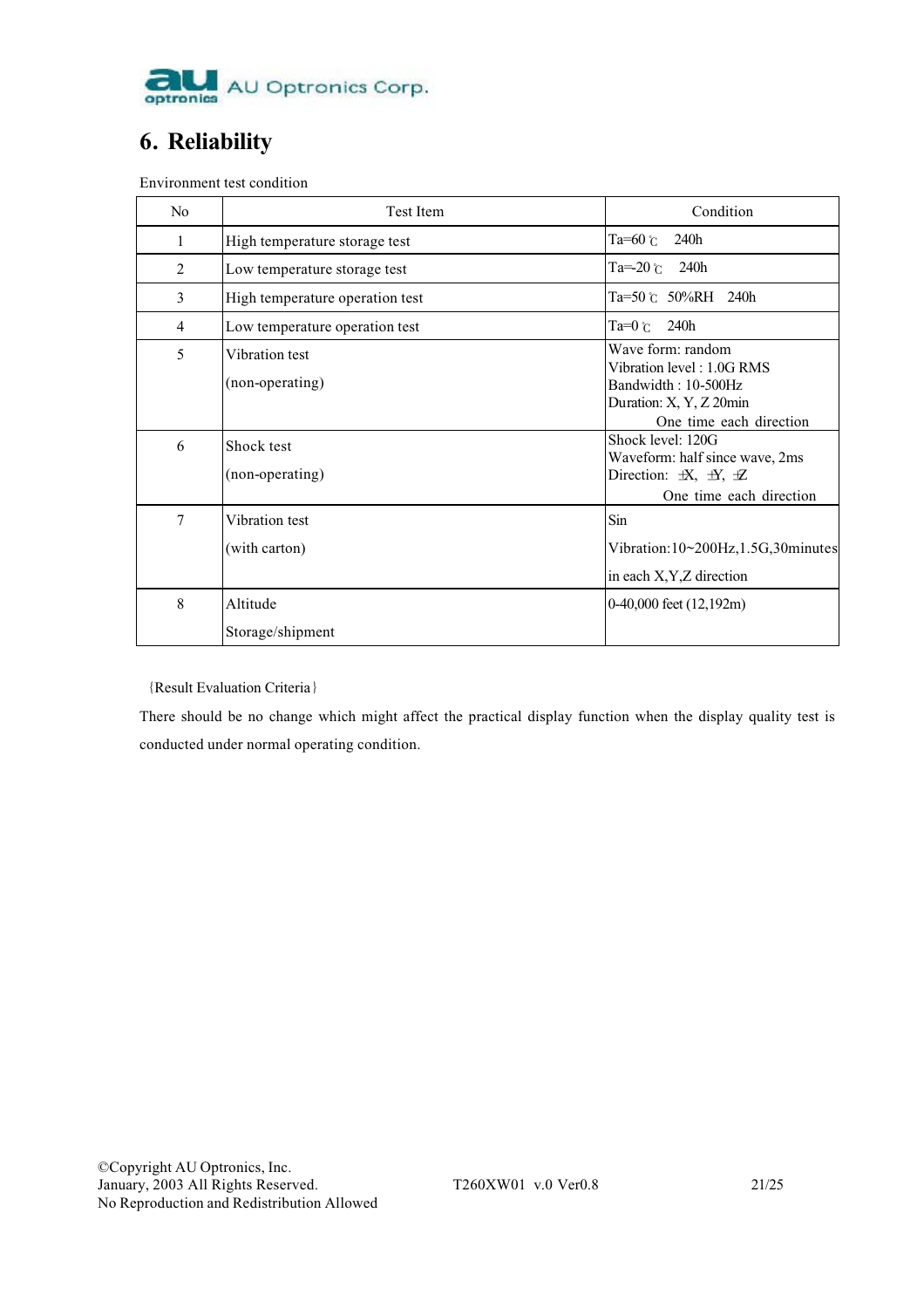

## **7. International Standard**

## **7-1. Safety**

(1) UL1950 Third Edition, Underwriters Laboratories, Inc. Jan. 28, 1995

Standard for Safety of Information Technology Equipment Including electrical Business Equipment.

(2) CAN/CSA C22.2 No. 950-95 Third Edition, Canadian Standards Association, Jan. 28, 1995

Standard for Safety of Information Technology Equipment Including Electrical Business Equipment.

(3) EN60950 : 1992+A2: 1993+A2: 1993+C3: 1995+A4: 1997+A11: 1997

IEC 950: 1991+A1: 1992+A2: 1993+C3: 1995+A4:1996

European Committee for Electrotechnical Standardization (CENELEC)

EUROPEAN STANDARD for Safety of Information Technology Equipment Including Electrical Business Equipment.

## **7-2. EMC**

- a) ANSI C63.4 "Methods of Measurement of Radio-Noise Emissions from Low-Voltage Electrical and Electrical Equipment in the Range of 9kHz to 40GHz. "American National standards Institute(ANSI), 1992
- b) C.I.S.P.R "Limits and Methods of Measurement of Radio Interface Characteristics of Information Technology Equipment." International Special committee on Radio Interference.
- c) EN 55022 "Limits and Methods of Measurement of Radio Interface Characteristics of Information Technology Equipment." European Committee for Electrotechnical Standardization. (CENELEC), 1998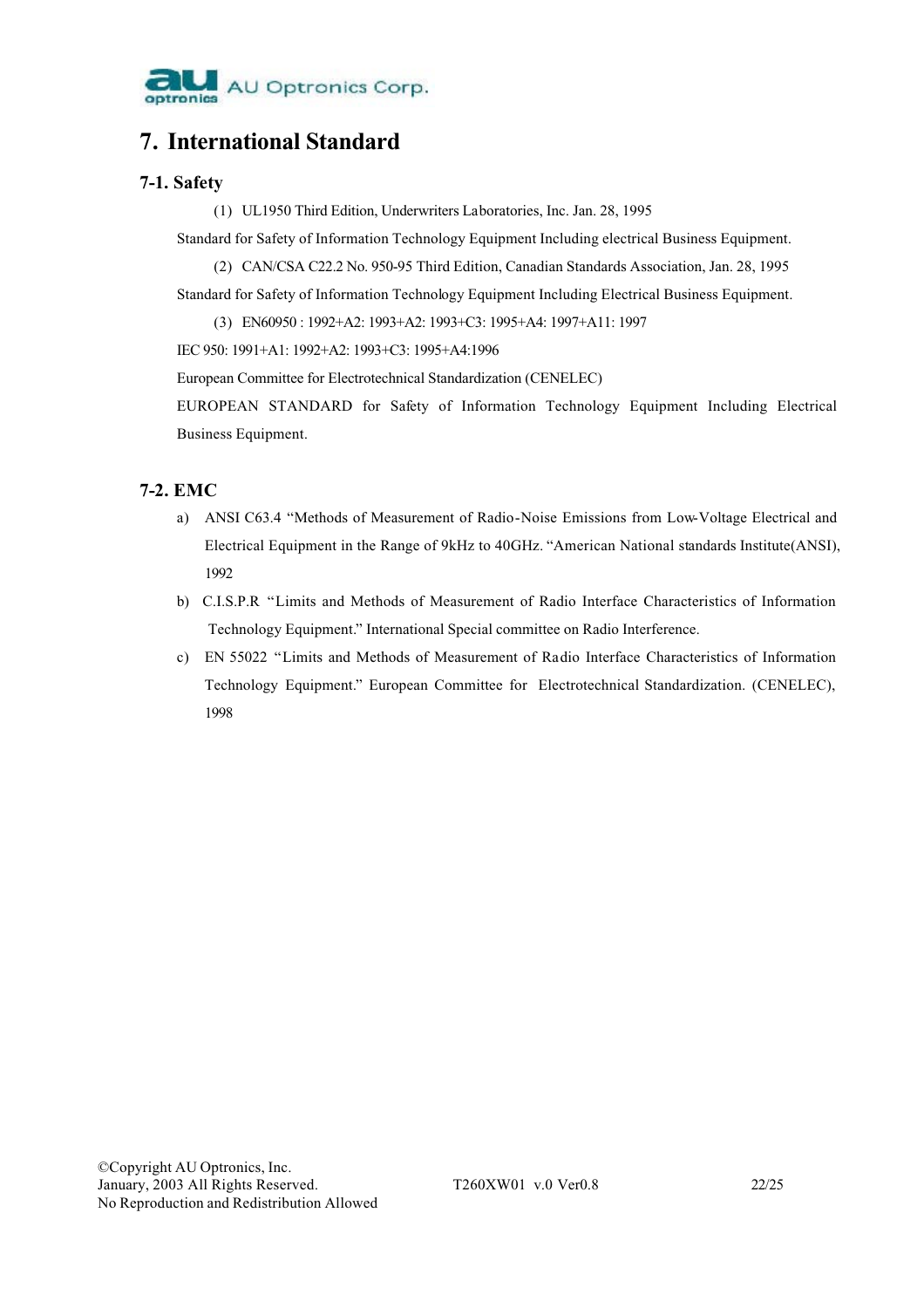

## **8. Packing**

(1) Label Sample



## (2) Carton Label



(3) Carton Size

 **The outside dimension of carton is 810(L) mm \* 270(W)mm \* 490(H)mm.**







Cushion bottom

Cushion top

Carton box



©Copyright AU Optronics, Inc. January, 2003 All Rights Reserved. T260XW01 v.0 Ver0.8 23/25 No Reproduction and Redistribution Allowed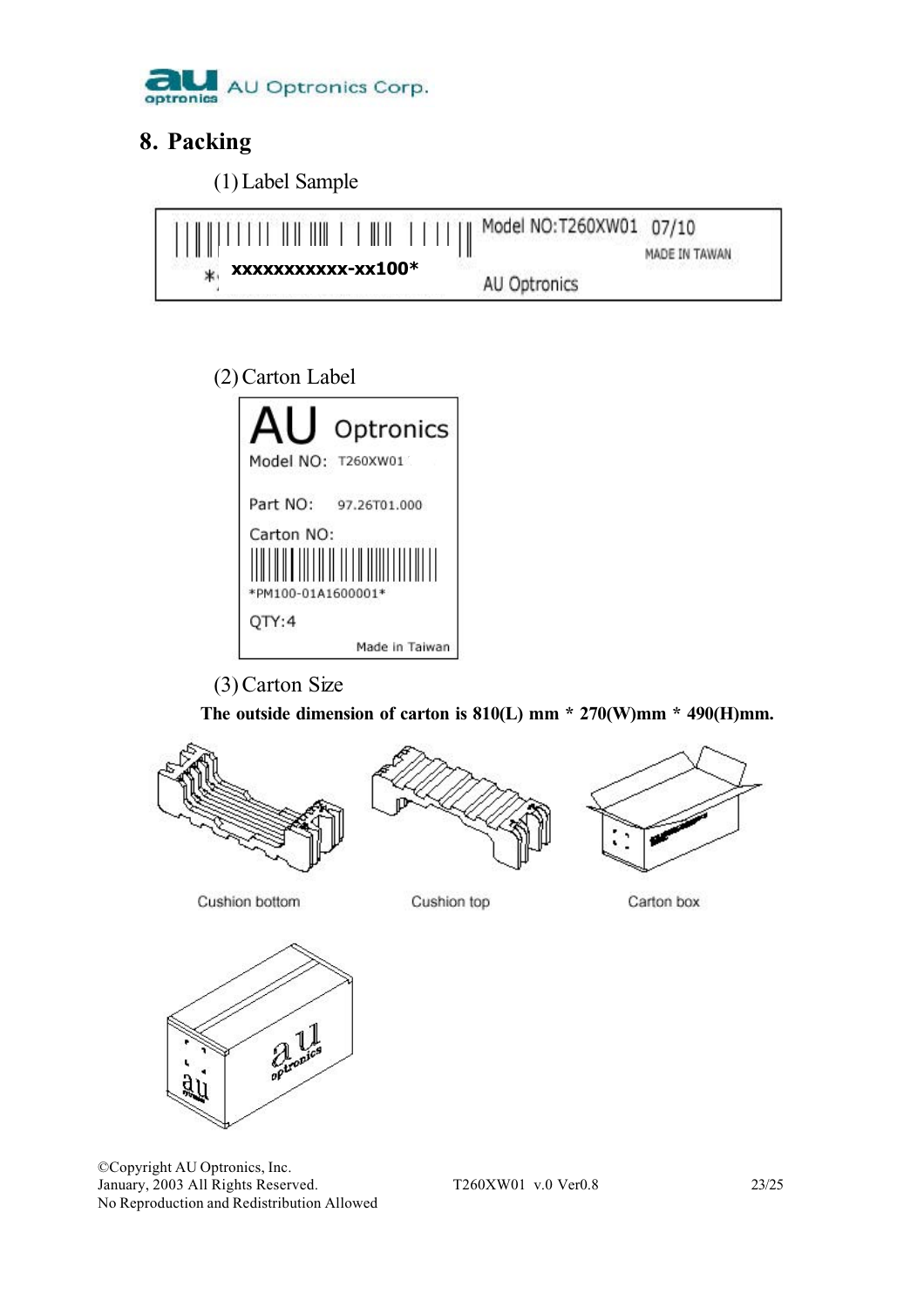

## **9. PRECAUTIONS**

Please pay attention to the followings when you use this TFT LCD module.

## **9-1 MOUNTING PRECAUTIONS**

(1) You must mount a module using holes arranged in four corners or four sides.

(2) You should consider the mounting structure so that uneven force (ex. Twisted stress) is not applied to module. And the case on which a module is mounted should have sufficient strength so that external force is not transmitted directly to the module.

(3) Please attach the surface transparent protective plate to the surface in order to protect the polarizer. Transparent protective plate should have sufficient strength in order to the resist external force.

- (4) You should adopt radiation structure to satisfy the temperature specification.
- (5) Acetic acid type and chlorine type materials for the cover case are not desirable because the former generates corrosive gas of attacking the polarizer at high temperature and the latter causes circuit break by electro-chemical reaction.
- (6) Do not touch, push or rub the exposed polarizers with glass, tweezers or anything harder than HB pencil lead. And please do not rub with dust clothes with chemical treatment. Do not touch the surface of polarizer for bare hand or greasy cloth. (Some cosmetics are detrimental to the polarizer.)
- (7) When the surface becomes dusty, please wipe gently with absorbent cotton or other soft materials like chamois soaks with petroleum benzene. Normal-hexane is recommended for cleaning the adhesives used to attach front/ rear polarizers. Do not use acetone, toluene and alcohol because they cause chemical damage to the polarizer.
- (8) Wipe off saliva or water drops as soon as possible. Their long time contact with polarizer causes deformations and color fading.
- (9) Do not open the case because inside circuits do not have sufficient strength.

### **9-2 OPERATING PRECAUTIONS**

- (1) The spike noise causes the mis -operation of circuits. It should be lower than following voltage:  $V=\pm 200$ mV(Over and under shoot voltage)
- (2) Response time depends on the temperature. (In lower temperature, it becomes longer..)
- (3) Brightness depends on the temperature. (In lower temperature, it becomes lower.) And in lower temperature, response time (required time that brightness is stable after turned on) becomes longer.
- (4) Be careful for condensation at sudden temperature change. Condensation makes damage to polarizer or electrical contacted parts. And after fading condensation, smear or spot will occur.
- (5) When fixed patterns are displayed for a long time, remnant image is likely to occur.
- (6) Module has high frequency circuits. Sufficient suppression to the electromagnetic interference shall be done by system manufacturers. Grounding and shielding methods may be important to minimize the interface.

## **9-3 ELECTROSTATIC DISCHARGE CONTROL**

Since a module is composed of electronic circuits, it is not strong to electrostatic discharge. Make certain that treatment persons are connected to ground through wrist band etc. And don't touch interface pin directly.